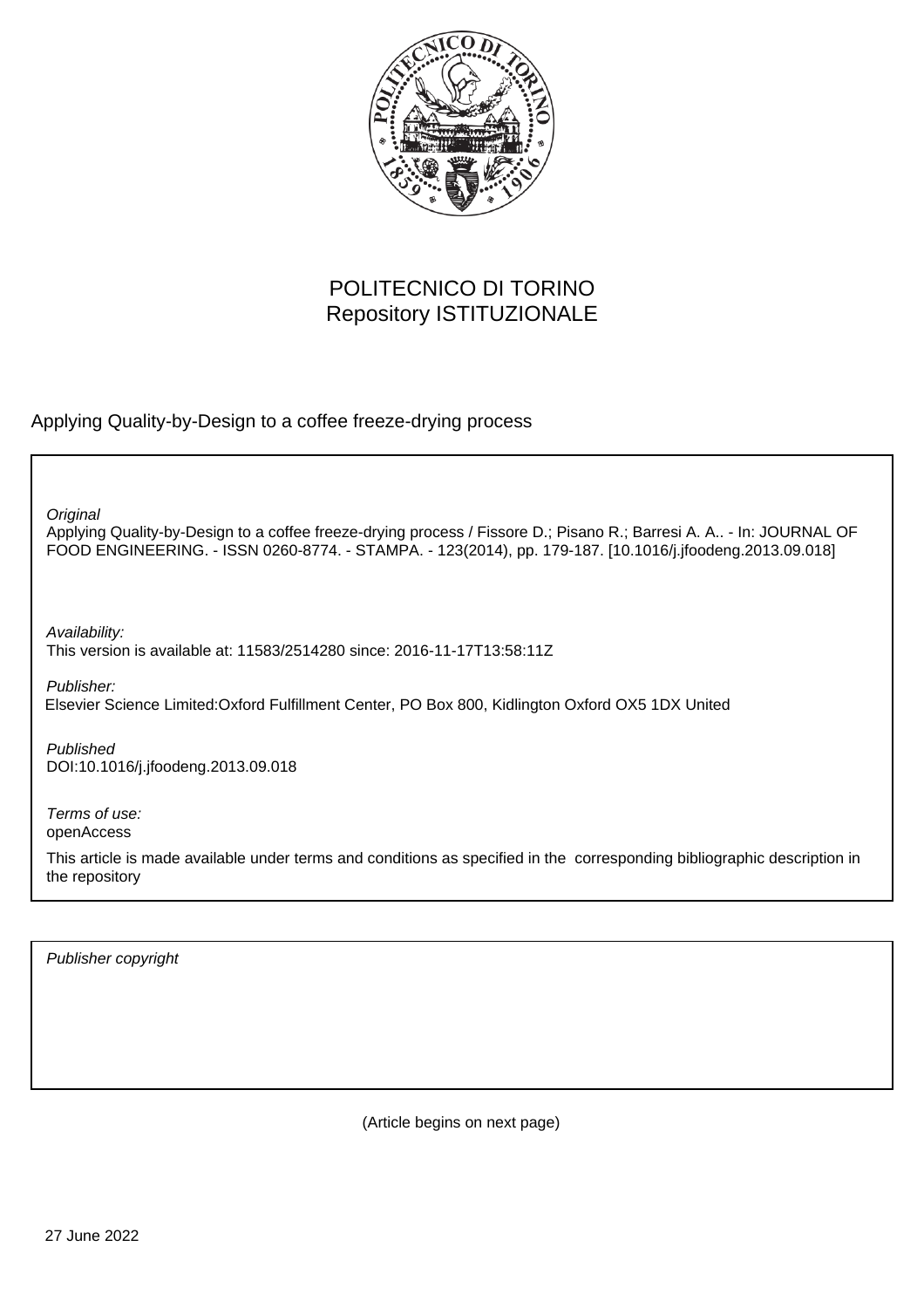NOTICE: this is the author's version of a work that was accepted for publication in review, editing, corrections, structural formatting, and other quality control mechanisms *Journal of Food Engineering*. Changes resulting from the publishing process, such as peer may not be reflected in this document. Changes may have been made to this work since it was submitted for publication.

A definitive version was subsequently published in *Journal of Food Engineering*, Vol. 123, 179-187 (25/09/2013).

DOI: 10.1016/j.jfoodeng.2013.09.018

# **Applying Quality-by-Design to develop a coffee**

## **freeze-drying process**

Davide Fissore, Roberto Pisano, Antonello A. Barresi

*Dipartimento di Scienza Applicata e Tecnologia* 

*Politecnico di Torino* 

*corso Duca degli Abruzzi 24, 10129 Torino (Italy)*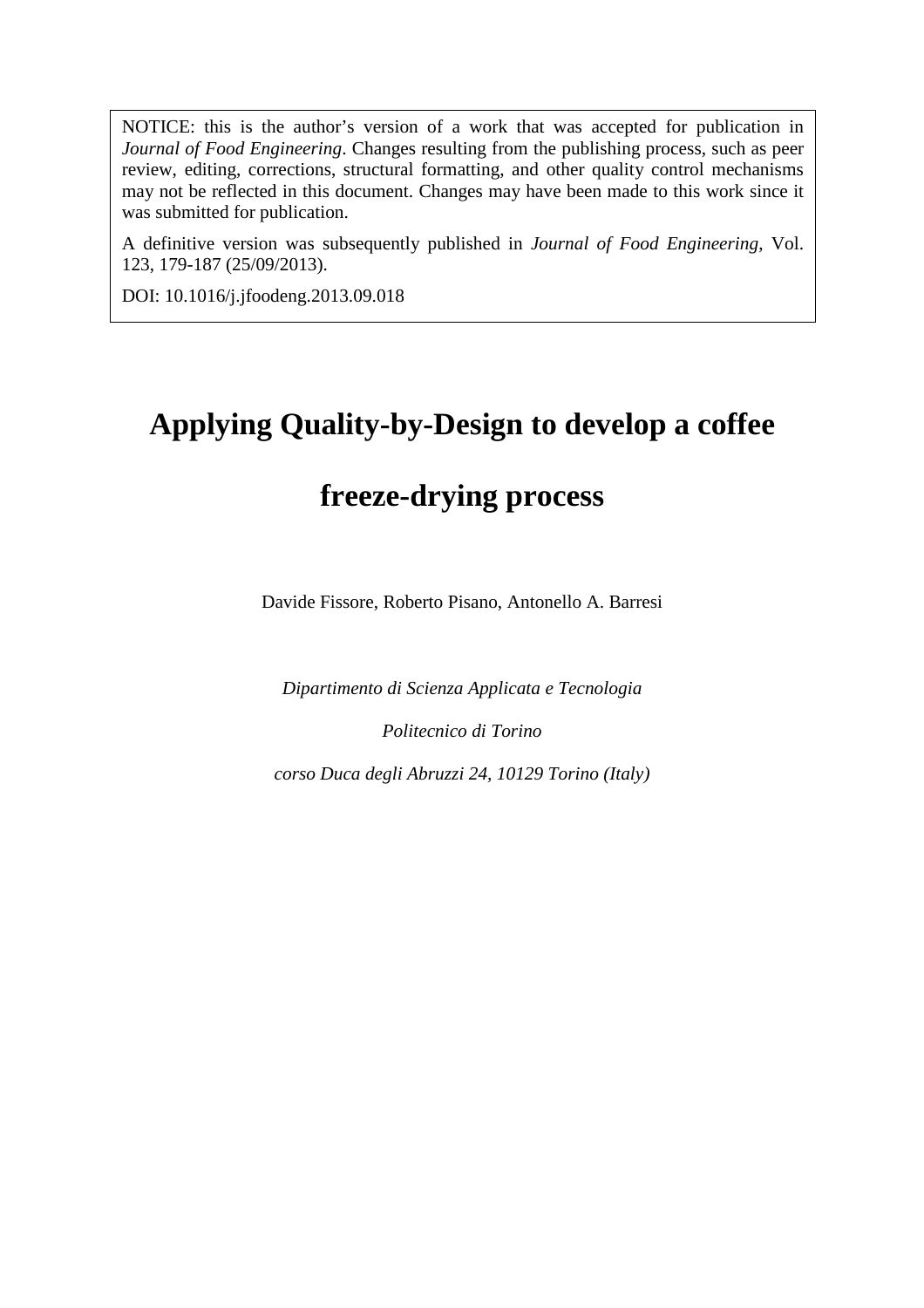#### **Abstract**

This paper aims at investigating the design of a freeze-drying cycle taking into account the energy utilization efficiency. A coffee freeze-drying process is considered as case study. The analysis is focused on the primary drying, as this stage accounts for most of the energy consumption. A simplified mathematical model is used to calculate the design space of the process, with the goal to point out the operating conditions (temperature of the heating shelf and pressure in the drying chamber) that allow satisfying the constraints of the process. Experimental investigation is required to determine model parameters, namely the coefficient of heat transfer to the product, and the resistance of the dried cake to vapor flow. The same model, coupled with equations describing the dynamics of the freeze-dryer, is used to carry out the exergy analysis of the process, thus pointing out the operating conditions that allow minimizing the exergy losses and maximizing the exergy efficiency.

#### **Keywords**

Freeze-drying, coffee, quality by design, design space, process optimization, exergy.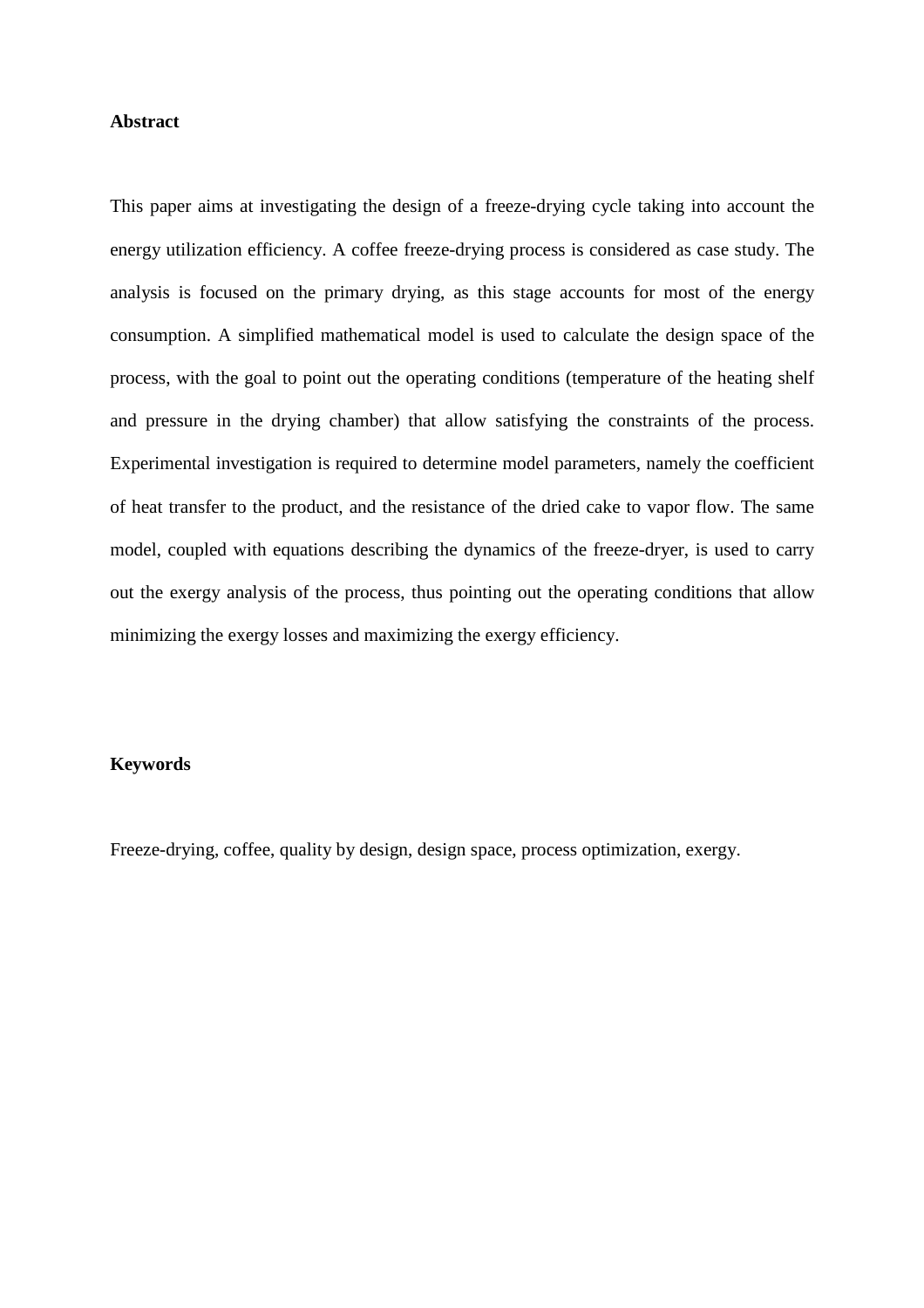#### **Introduction**

Among various drying processes, freeze-drying is generally recognized to allow obtaining a higher quality product, that can be easily rehydrated and retain organoleptic properties, mainly as a consequence of the low operating temperatures. In fact, the product is generally placed over the shelves of the drying chamber, where it is initially cooled at low temperature (e.g. -50°C) in such a way that most of the water freezes (the "free water"). Then, pressure in the chamber is lowered in such a way that ice sublimation can occur (primary drying). This requires supplying heat to the product as ice sublimation is an endothermic process: in pilotscale and industrial-scale units the product is heated using a technical fluid that flows inside the shelves of the chamber. Afterwards, product temperature is increased (and, sometimes, the pressure in the drying chamber is further reduced) in order to enhance desorption of the "bound" water (secondary drying), so that the target value of residual moisture in the product can be achieved (see, among the others, Mellor, 1978; Jennings, 1999; Oetjein and Haseley, 2004; Franks, 2007).

One of the drawbacks of the freeze-drying process is that the amount of energy required is very large: although the heat of sublimation is about the same as the heat of evaporation, the amount of energy required in a freeze-drying process is higher with respect to other drying process, in case the whole process and equipment are considered (Flink, 1977). With this respect, the most critical step is primary drying, that accounts for about 45% of the total energy required by the process (Ratti, 2001).

The problem of the optimization of the primary drying stage has been widely addressed in the scientific literature with the goal to identify the values of the temperature of the heating fluid  $(T_{fluid})$  and of the pressure in the drying chamber  $(P_c)$  that allow minimizing the drying time. In this framework there are two constraints that must be satisfied. The first is about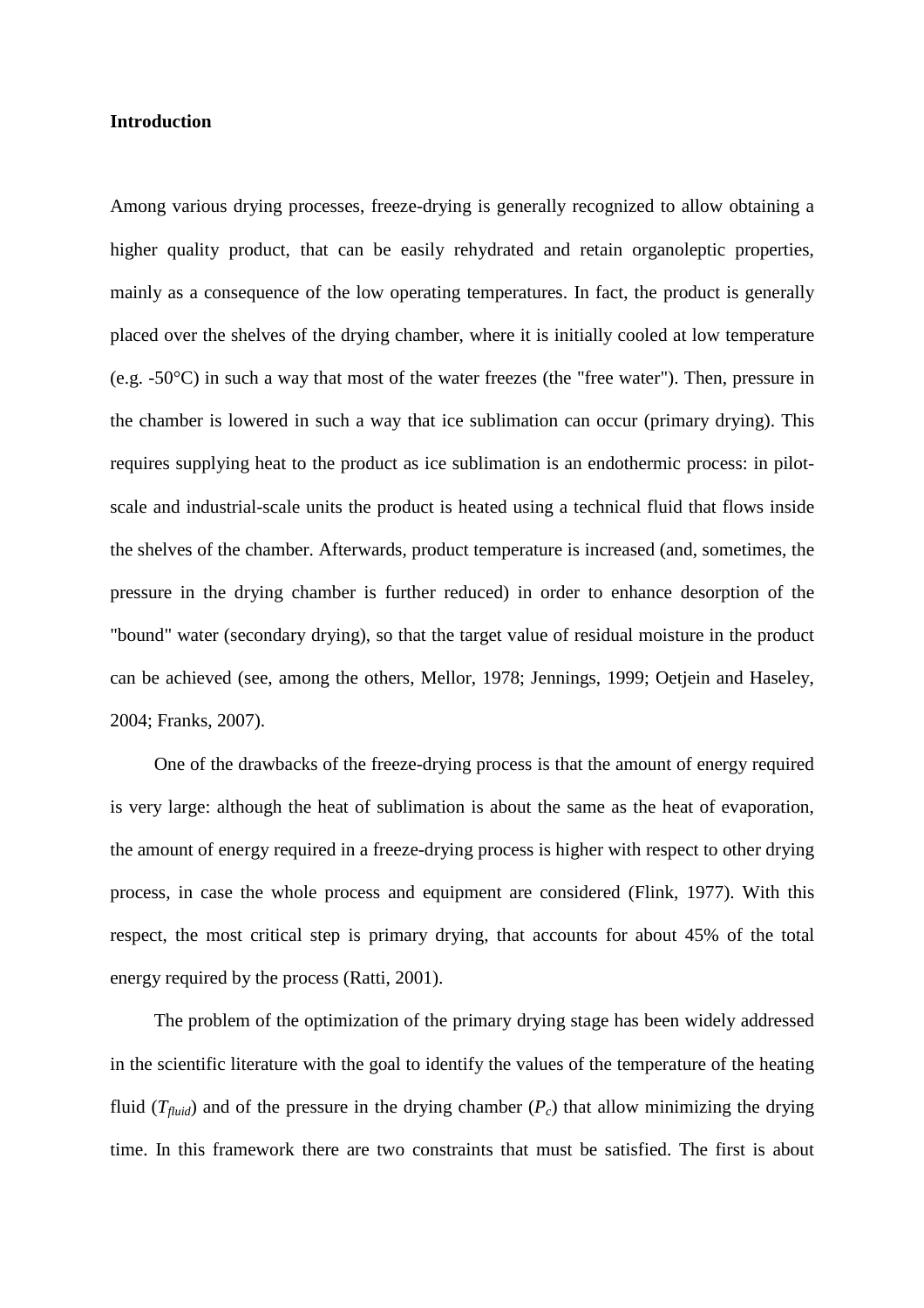product temperature, that has to remain below a limit value in order to preserve product structure (i.e. to avoid dried cake collapse) and to avoid product degradation: the limit temperature is generally assumed to be few degrees higher than the glass transition temperature. On the other hand, it is necessary to avoid the loss of pressure control in the drying chamber due to the occurrence of sonic flow (choking flow) in the duct connecting the chamber to the condenser when sublimation flux is too high (Searles, 2004; Nail and Searles, 2008; Patel et al., 2010a).

The optimization problem can be solved in-line, by using a suitable monitoring and control system (Pisano et al., 2010, 2011a; Fissore and Barresi, 2011; Fissore et al., 2012): mathematical modeling is required both to calculate the values of the manipulated variables (with the goal to achieve the aforementioned goals), and to estimate the state of the system on the basis of the available measurements. Mathematical modeling can also be used to calculate off-line the design space of the primary drying, thus determining the optimal values of the operating conditions by means of a true quality-by-design approach (Giordano et al., 2011; Fissore et al., 2011a; Pisano et al., 2013).

Despite the large amount of energy required by the process, little work has been done on this aspect. To this purpose the exergy concept can be very useful. Exergy is defined as the maximum amount of work that can be extracted from a physical system by exchanging matter and energy with large reservoirs at reference states. The exergy is thus a measure of energy quality and can be associated with the irreversibilities occurring during the freeze-drying process. The goal of the exergy analysis is to identify the operating conditions that allow minimizing the exergy losses in the process because this would improve the economic efficiency (and the sustainability) of the process by increasing the efficiency of energy utilization. In the field of freeze-drying processes, Liapis and Bruttini (2008) and Liu et al. (2008) carried out a detailed exergy analysis of the various stages of the operation (freezing,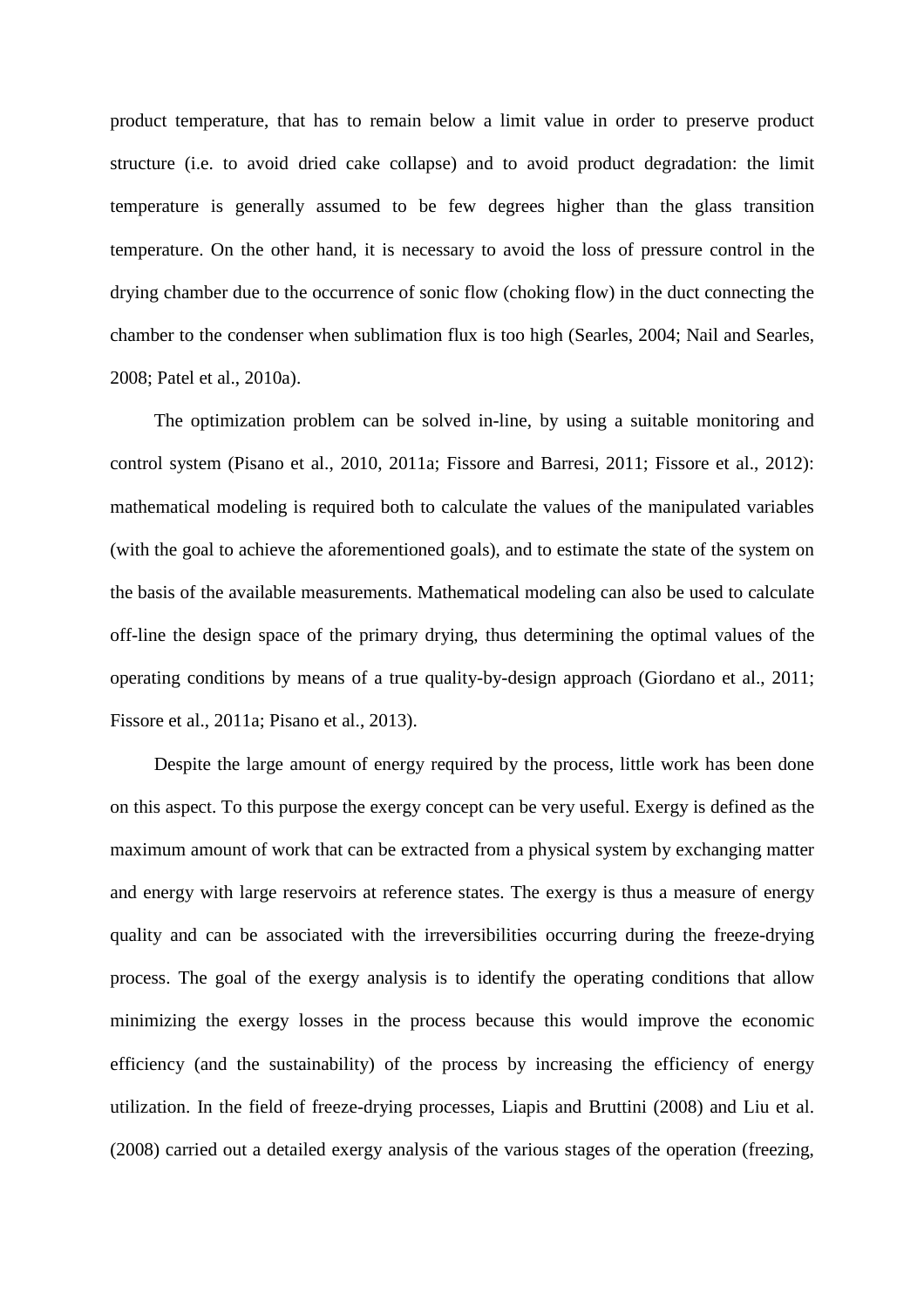primary and secondary drying) as well as of vacuum pumping and of vapor condensing.

Liapis and Bruttini (2008) carried out the investigation using a detailed bi-dimensional model. Unfortunately, multi-dimensional models are complex, the numerical solution is timeconsuming, and they involve a lot of parameters whose values is quite often unknown, and could be determined only with high uncertainty, thus impairing the accuracy of the model. Moreover, it appears from published data (Pikal, 1985; Sheehan and Liapis, 1998) that radial thermal gradients are small, even in case the product is heated by radiation from drying chamber walls, and, thus, a simple one-dimensional model is suitable to describe the dynamics of the product.

Liu et al. (2008) used a mono-dimensional model of the process, but some of the simplifying assumptions appear to be erroneous, e.g. that the vapor pressure at the sublimation interface is equal to the chamber pressure, or that the temperature of the product and the sublimation flux remain unchanged during primary drying.

In this paper a simplified approach will be used to carry out the exergy analysis of the process, using the mono-dimensional model of Velardi and Barresi (2008) to describe ice sublimation in the product, and a simple model to describe the dynamics of water vapor (and of the inert gas, in case controlled leakage is used to regulate chamber pressure) in the freezedryer. The goal of the study is to merge the results obtained through the design space of the process, with those obtained from the exergy analysis. As a lot of calculations are required, due to the fact that it is necessary to repeat the exergy analysis for all the potential values of *T*<sub>*fluid*</sub> and  $P_c$  that could be used to carry out the process, the time required by the calculations is an important issue, and the use of simplified models is mandatory. Nevertheless, care must be paid when doing simplifying assumptions as they can significantly affect the accuracy of the results.

The case study that will be considered in the following is the freeze-drying of a coffee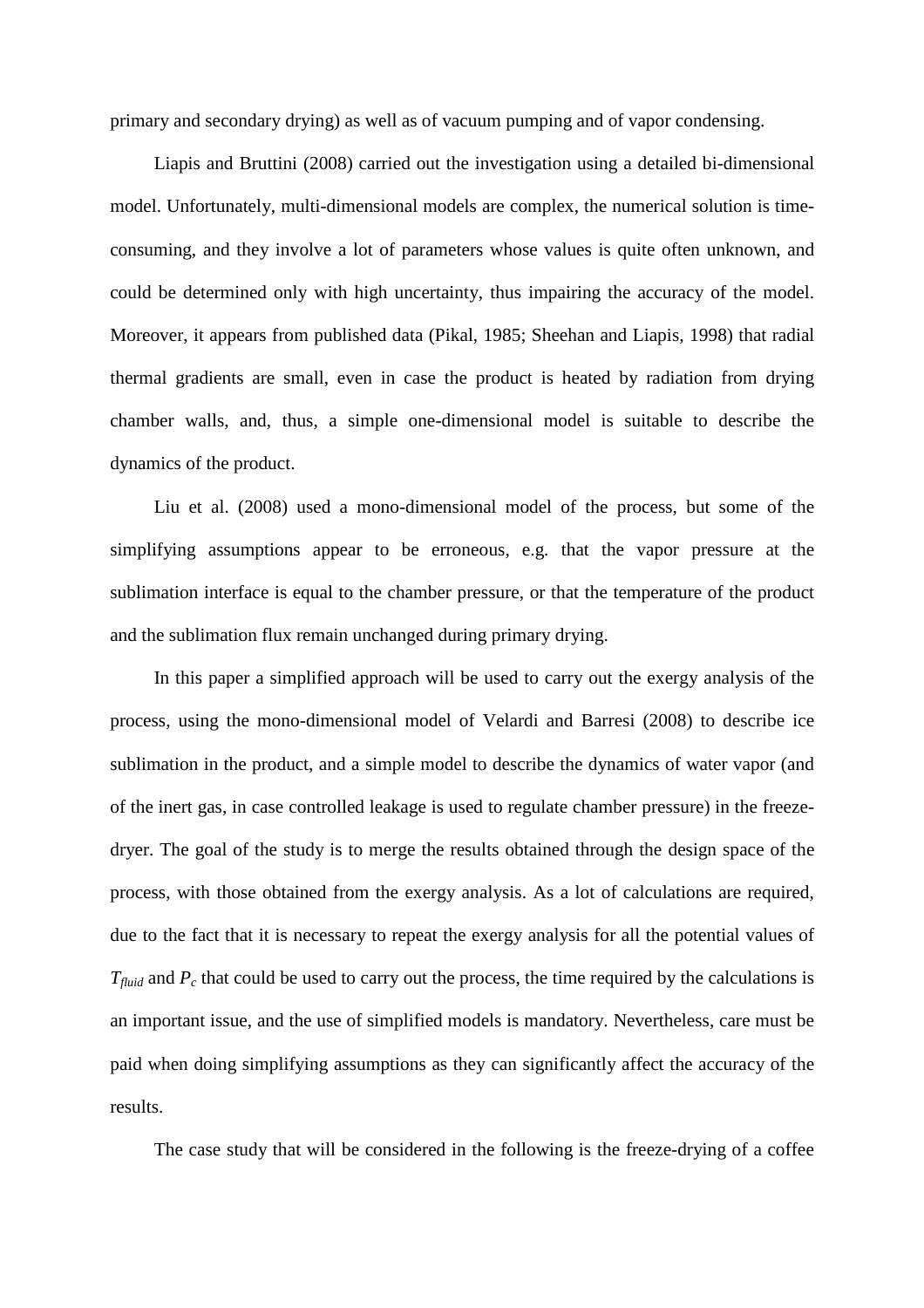extract in trays. This is due to the fact that coffee is the most common freeze-dried liquid in the food industry as this process allows preserving the coffee flavour to a great extent. At first, experimental investigation is required to determine model parameters, than, results obtained from design space calculation and exergy analysis are used to identify the best operating conditions.

#### **Materials and Methods**

#### *Mathematical modeling*

In order to describe the dynamics of the product being freeze-dried, i.e. the evolution of the temperature of the product and of the residual amount of ice, as a function of the operating conditions  $(T_{fluid}$  and  $P_c$ ) it is necessary to model the dependence of the heat flux to the product and of the mass flux from the sublimation interface on the operating conditions (see Figure 1). Generally, the heat flux from the heating fluid to the product is described by the following equation:

$$
J_q = K_v \left( T_{\text{fluid}} - T_B \right) \tag{1}
$$

where  $T_B$  is the temperature of the product at the bottom of the tray (or of the container used), and  $K_v$  is a heat transfer coefficient that accounts for the various mechanisms of heat transfer to the product. The coefficient  $K<sub>v</sub>$  depends on the characteristics of the container and of the equipment, and on chamber pressure (Pikal, 1984, 1985; Pisano et al., 2011b). The following equation is generally proposed in the literature to describe pressure dependence of *Kv*:

$$
K_{v} = A_{K_{v}} + \frac{B_{K_{v}} \cdot P_{c}}{1 + C_{K_{v}} \cdot P_{c}}
$$
 (2)

The solvent flux from the interface of sublimation to the drying chamber can be calculated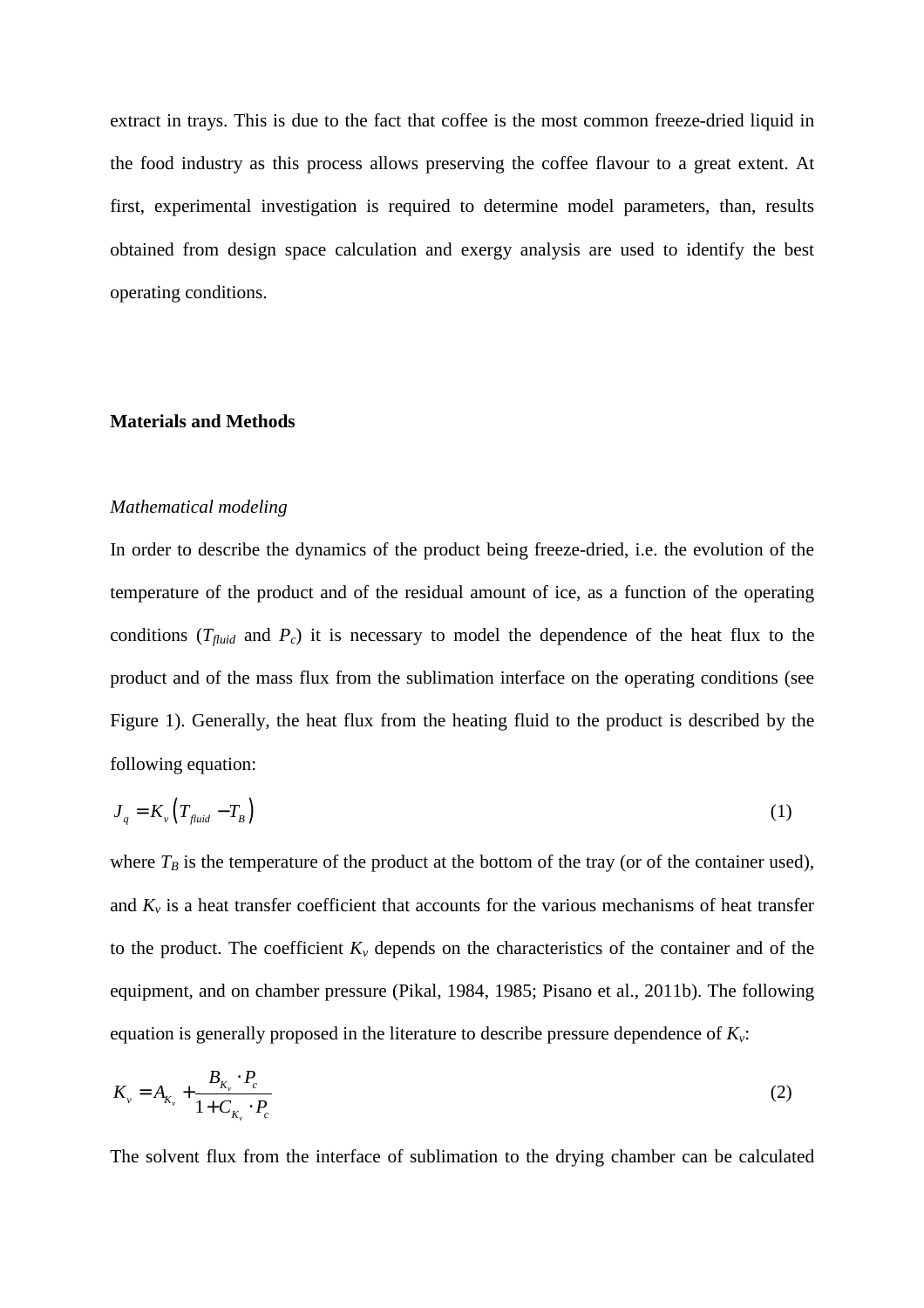using the following equation:

$$
J_{w} = \frac{1}{R_{p}} \left( p_{w,i} - p_{w,c} \right)
$$
 (3)

where  $p_{w,i}$  and  $p_{w,c}$  are, respectively, the partial pressure of water vapor at the interface of sublimation and in the drying chamber, and  $R_p$  is the dried cake resistance to vapor flux.  $R_p$  is a function of product characteristics and of the thickness of the dried layer and, generally, the following equation is proposed:

$$
R_p = A_{R_p} + \frac{B_{R_p} \cdot L_{dried}}{1 + C_{R_p} \cdot L_{dried}}
$$
 (4)

To calculate the equilibrium vapor pressure, that is a function of the interface temperature, the equation proposed by Goff and Gratch (1946) can be used. Values calculated using this equation are is in good agreement with data reported by Wagner et al. (1994) and with experimental values reported by Marti and Mauersberger (1993).

The simplified one-dimensional model proposed by Velardi and Barresi (2008) can be used to describe the dynamics of the process. It is composed by the energy balance for the frozen product and the mass balance for the water vapor inside the dried product. The slow dynamics of the process allows neglecting the energy accumulation in the frozen product, and the mass accumulation in the dried layer. The presence of an inert gas in the product is neglected, as well as the contribution to heat transfer of the side wall of the container.

 The apparatus can be described as two units in series, the drying and condenser chamber, connected by a short duct (Sane and Hsu, 2008). The convective flow that passes in the duct can be described as follows:

$$
N_{\text{duct}} = k_{\text{duct}} \left( P_c - P_{\text{cond}} \right) \tag{5}
$$

where  $k_{duct}$  is the permeability of the drying chamber-condenser connection. Its dependence on the total flow rate can be described by means of a polynomial function whose coefficients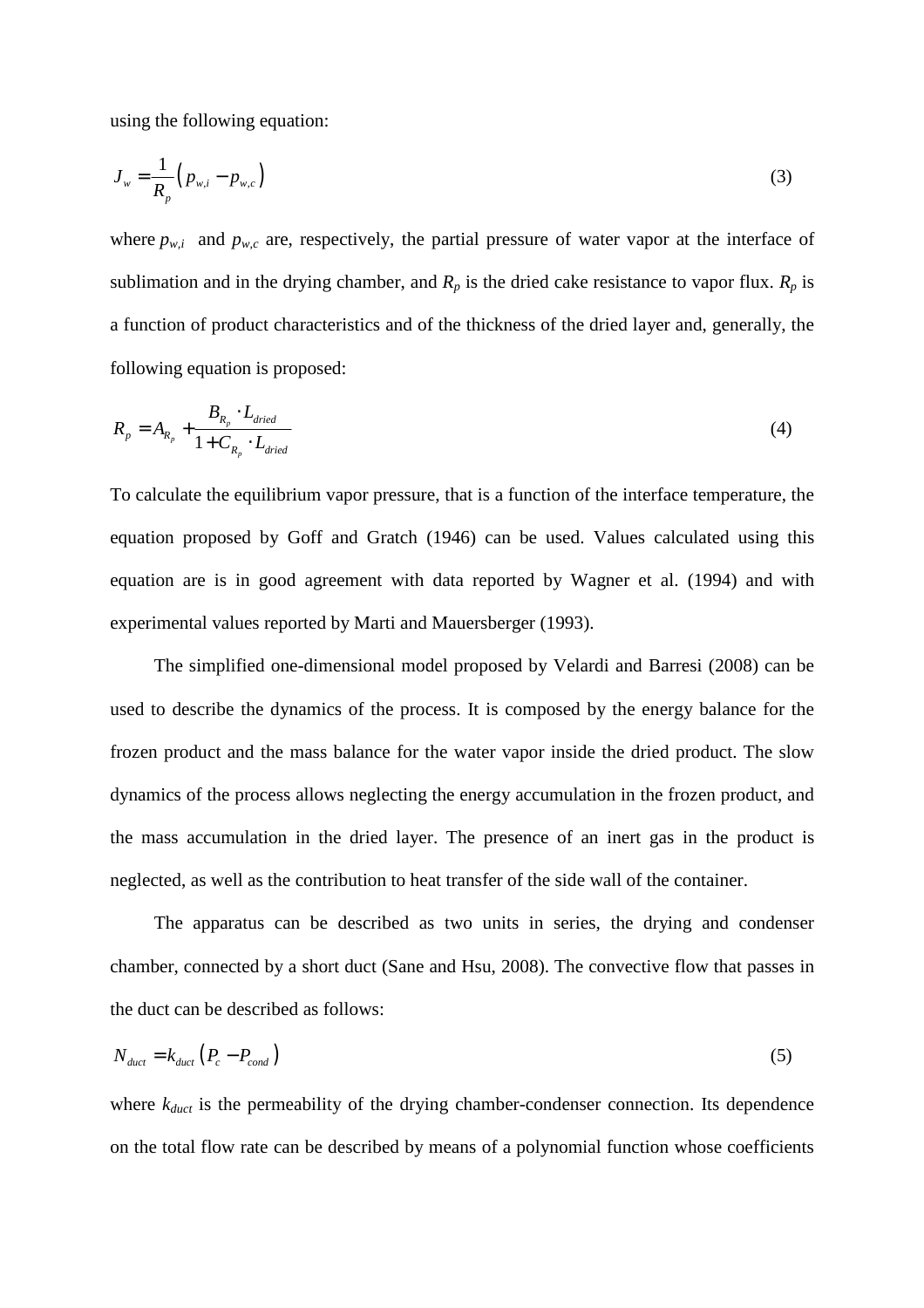should be experimentally identified for the apparatus used:

$$
k_{\text{duct}} = a_0 + a_1 N_{\text{duct}} + a_2 N_{\text{duct}}^2 \tag{6}
$$

The material balance for the drying and condenser chamber can be written assuming that the gas is made of water and other gas (e.g. nitrogen and oxygen, due to leakage and controlled leakage for pressure control). Thus, the material balance equations for the drying chamber result:

$$
\frac{dn_{w,c}}{dt} = A_{sub} \frac{J_w}{M_w} + y_{w,l} N_l - y_{w,c} N_{duct}
$$
\n(7)

$$
\frac{dn_c}{dt} = A_{sub} \frac{J_w}{M_w} + N_l + N_{cl} - N_{duct}
$$
\n(8)

where  $N_l$  is the leakage flow rate,  $N_{cl}$  is the controlled leakage flow rate,  $y_{w,c}$  is the water molar fraction in the drying chamber,  $y_{w,l}$  is the water molar fraction in the leakage stream,  $n_{w,c}$  is the number of water moles in the chamber, and  $n_c$  is the total number of moles of gas in the chamber. Assuming that the gas behaves as an ideal gas, the dynamics of gas composition and of the total chamber pressure is described by the following equations:

$$
\frac{dy_{w,c}}{dt} = \left(\frac{RT_c}{P_c V_c}\right) \left(A_{sub}\frac{J_w}{M_w} + y_{w,l}N_l - y_{w,c}N_{duct}\right)
$$
\n(9)

$$
\frac{dP_c}{dt} = \left(\frac{RT_c}{V_c}\right) \left(A_{sub}\frac{J_w}{M_w} + N_l + N_{cl} - N_{duct}\right)
$$
\n(10)

The inlet flow rate of inert gas  $(N_{cl})$  is calculated depending on  $P_c$  as follows:

$$
P_c - P_{c,sp} = 0 \t N_{cl}^{t(i)} = N_{cl}^{t(i-1)}
$$
  
\n
$$
P_c - P_{c,sp} > 0 \t N_{cl}^{t(i)} = N_{cl}^{t(i-1)} - \Delta N_{cl} \left( P_c^{(i)} - P_{c,sp} \right)
$$
  
\n
$$
P_c - P_{c,sp} < 0 \t N_{cl}^{t(i)} = N_{cl}^{t(i-1)} + \Delta N_{cl} \left( P_c^{(i)} - P_{c,sp} \right)
$$
\n(11)

where  $P_{c,sp}$  is the set-point of chamber pressure and  $N_c^{(i)}$  is the value of controlled leakage flow rate at the *i*-th time instant, calculated on the basis of the pressure at that time instant  $(P_c^{(i)})$  and of the controlled leakage flow rate in the previous time instant.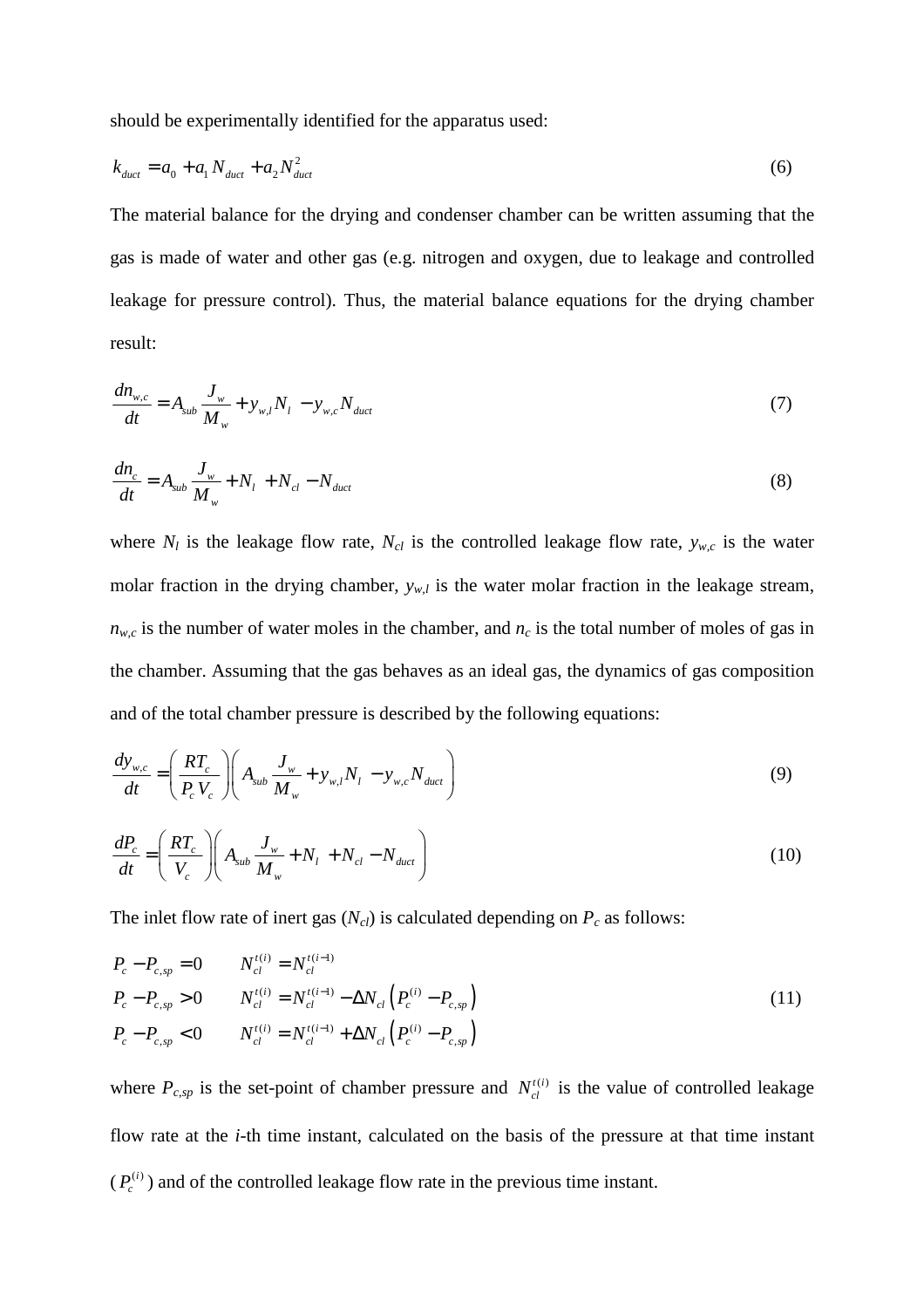The transient material balance for the chamber condenser is given by the following equations:

$$
\frac{dn_{w,cond}}{dt} = y_{w,c} N_{duct} - y_{w,cond} N_{pump} - N_{ice}
$$
\n(12)

$$
\frac{dn_{cond}}{dt} = N_{duct} - N_{pump} - N_{ice}
$$
\n(13)

where  $N_{ice}$  is the molar flow rate of water that is trapped in the condenser as ice,  $N_{pump}$  is the flow rate of gas evacuated by the vacuum pump, *yw,cond* is the water molar fraction in the condenser chamber, *nw,cond* is the number of water moles in the condenser chamber, and *ncond* is the total number of moles of gas in the condenser chamber. Also in this case, assuming an ideal gas behavior, equations (12) and (13) can be written as:

$$
\frac{dy_{w,cond}}{dt} = \left(\frac{RT_{cond}}{P_{cond}V_{cond}}\right) \left(y_{w,c}N_{duct} - y_{w,cond}N_{pump} - N_{ice}\right)
$$
\n(14)

$$
\frac{dP_{cond}}{dt} = \left(\frac{RT_{cond}}{V_{cond}}\right) \left(N_{duct} - N_{pump} - N_{ice}\right)
$$
\n(15)

It is possible to assume that all the water vapor that reaches the condenser chamber is condensed, and the residual water in the gas phase corresponds to the equilibrium value at the temperature of the cooling surface. With respect to vacuum pump, the flow rate of gas evacuated is a function of the inlet pressure of the pump, i.e. the total pressure of the condenser chamber. Hence, equations (14) and (15) can be solved only if the characteristic curve of the vacuum pump is known.

#### *Model parameter determination*

The gravimetric test was used to determine the value of  $K<sub>v</sub>$  at a given pressure: the tray was filled with water and, then, the primary drying was carried out for a time interval ∆*t*. If ∆*m* is the measured weight loss during the test, than: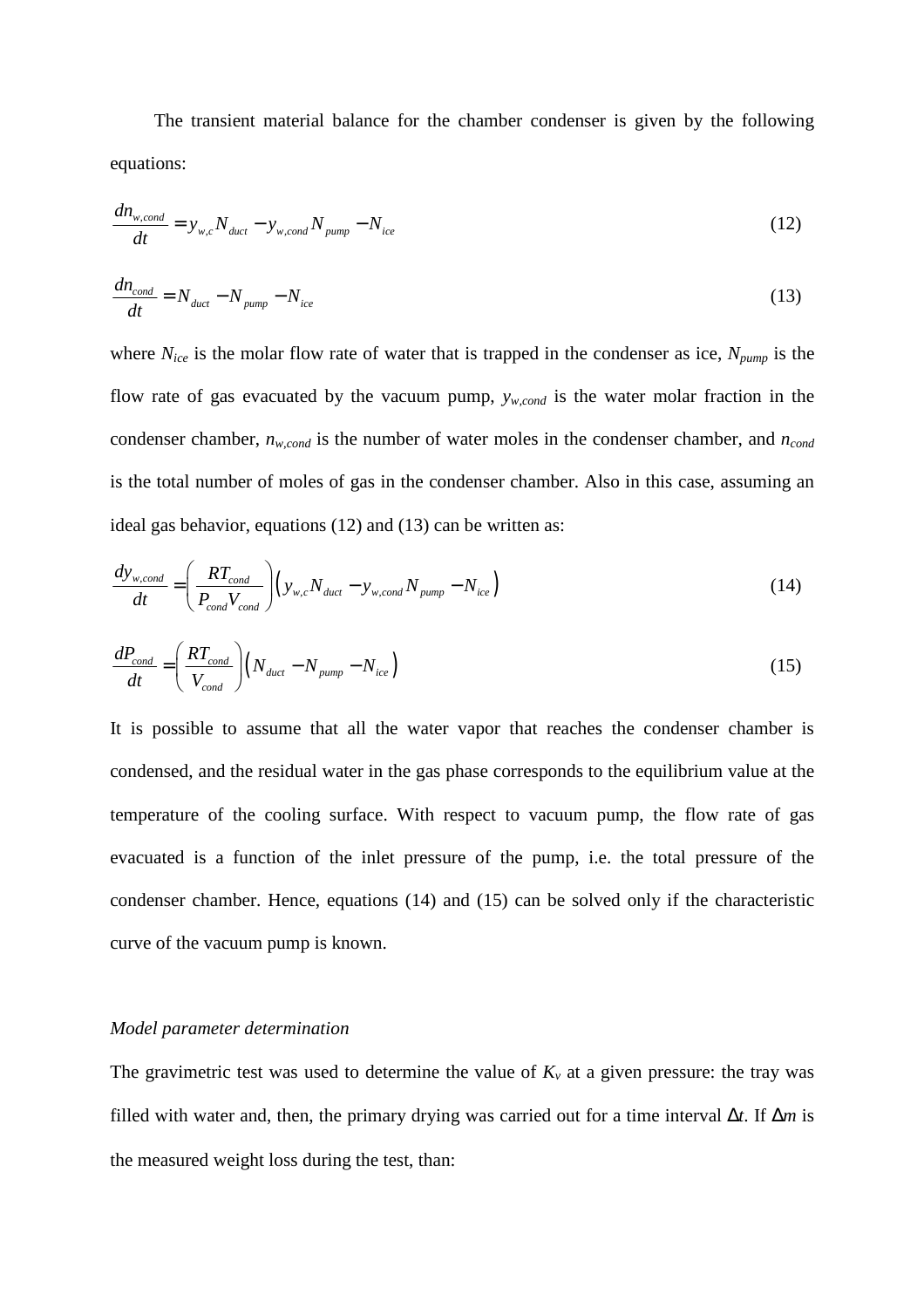$$
K_{v} = \frac{\Delta m \cdot \Delta H_{s}}{\Delta t \cdot \left(T_{fluid} - T_{B}\right) \cdot A_{sub}}
$$
(16)

As it appears from eq. (16) ice temperature at the bottom has to be measured during the test. The gravimetric test was repeated at three different values of *Pc* with the goal to determine the values of the parameters appearing in eq. (2) looking for best fit between measured and calculated values of  $K_v$  at different values of  $P_c$ .

With respect to the parameter  $R_p$ , it was determined using the pressure rise test: the valve in the duct connecting the drying chamber to the condenser is closed for a short time interval during primary drying, thus causing pressure increase in the chamber. A mathematical model is used to calculate the pressure rise, and model parameters that give best fit between model predictions and experimental measurements are calculated. DPE+ algorithm has been used to this purpose (Fissore et al., 2011b). The equilibrium water pressure  $(p_{w,i})$  is calculated looking for best fit between calculated and measured values of chamber pressure, solving the least-square problem:

$$
\min_{T_{i,0}} \sum_{k} (P_{c,k} - P_{c,meas,k})^2
$$
 (17)

The steps required by DPE+ algorithm are the followings:

- 1. Initial guess of  $T_{i,0}$ , product temperature at the sublimation interface at the beginning of the test (i.e. when  $t = t_0$ );
- 2. Calculation of  $p_{w,i,0}$  when product temperature is  $T_{i,0}$ . The Goff-Gratch equation (Gogg and Gratch, 1946) can be used to this purpose;
- 3. Calculation of the first derivative of the pressure rise curve at  $t = t_0$ .
- 4. Calculation of  $R_p$  using the following equation:

$$
R_p = \frac{N_v A_p R T_c}{V_c M_w} \left(\frac{dp_{w,c}}{dt}\right)_{t=t_0}^{-1} \left(p_{w,i,0} - p_{w,c,0}\right)
$$
 (18)

5. Calculation of  $J_w$  using the following equation:

$$
J_{w} = \frac{1}{R_{p}} \Big( p_{w,i,0} - p_{w,c,0} \Big)
$$
 (19)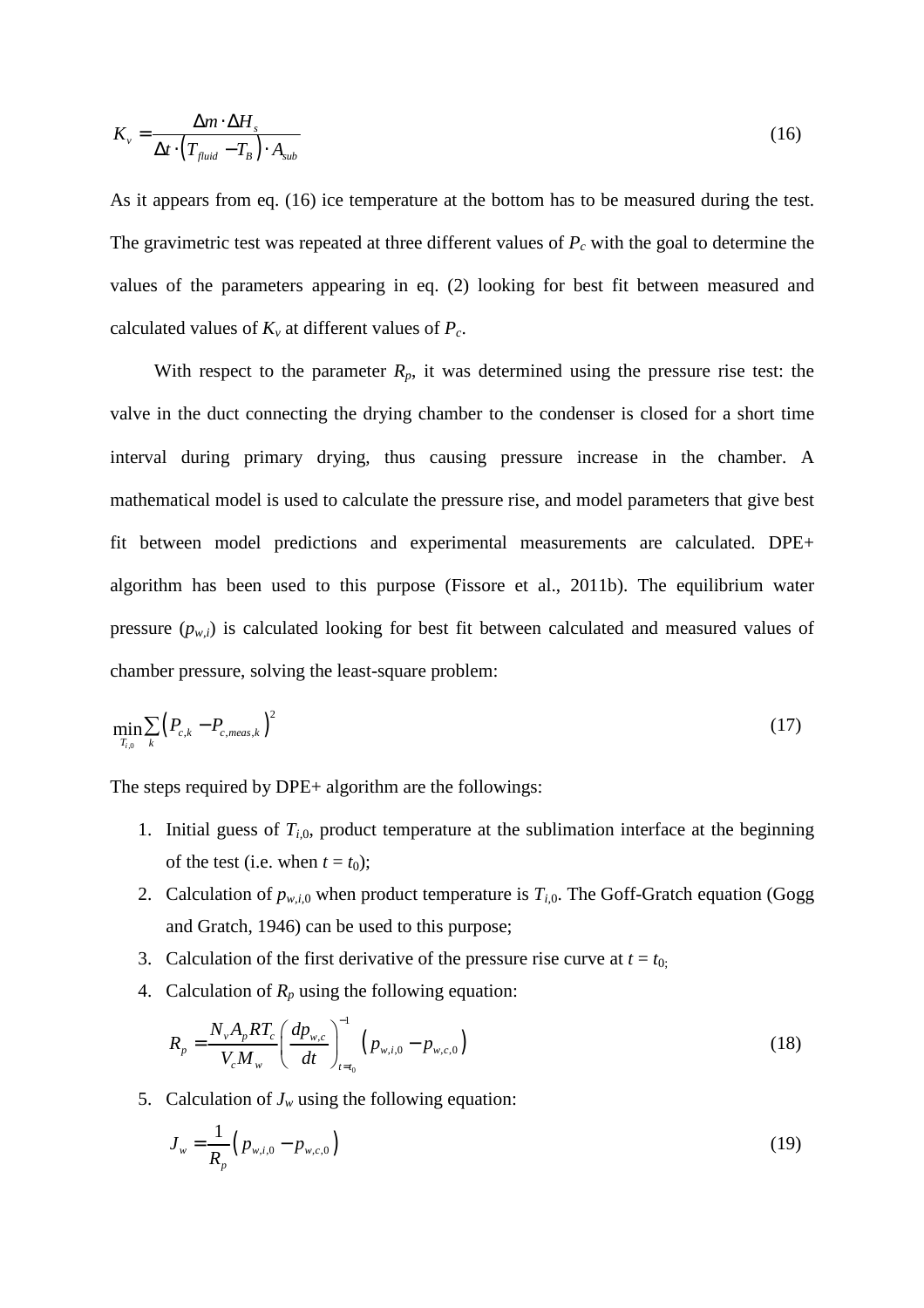6. Determination of *Lfrozen* integrating numerically the mass balance for the frozen layer:

$$
\frac{dL_{frozen}}{dt} = -\frac{1}{\rho_{frozen} - \rho_{dried}} J_w
$$
\n(20)

7. Determination of  $K_\nu$  from the energy balance at the interface of sublimation:

$$
J_q = \Delta H_s J_w \tag{21}
$$

(where  $J_q$  is given by eq. (1));

- 8. Integration of model equation describing pressure rise in the chamber in the time interval  $(t_0, t_f)$ , where  $t_f - t_0$  is the time length of the test, in order to calculate  $P_{c,k}$ .
- 9. Evaluation of  $T_{i,0}$  that best fits the calculated chamber pressure to the measured data.

Once the optimal value of  $T_{i,0}$  has been calculated, also model parameters  $R_p$  and  $K_v$ , as well as *Lfrozen* (or *Ldried*) and *Jw* are known. The test is then repeated during primary drying stage in order to determine the parameters appearing in eq. (4) looking for best fit between measured and calculated values of *Rp* at different values of *Ldried*.

#### *Design space calculation*

The design space is constituted by the set of values of  $T_{fluid}$  and  $P_c$  that maintain product temperature below the selected limit value. For a given value of chamber pressure it is possible to calculate the maximum allowable temperature of the heating fluid (*Tfluid,max*) using the energy balance at the interface of sublimation:

$$
K_{\nu}\left(T_{\text{fluid}}-T_{\text{B}}\right)=\Delta H_{s}\frac{1}{R_{p}}\left(p_{\text{w},i}-p_{\text{w},c}\right)
$$
\n(22)

Equation (22) can be written as a function of *Ti*:

$$
\left(\frac{1}{K_{\nu}} + \frac{L_{frozen}}{k_{frozen}}\right)^{-1} \left(T_{fluid} - T_{i}\right) = \Delta H_{s} \frac{1}{R_{p}} \left(p_{w,i} - p_{w,c}\right)
$$
\n(23)

Product temperature  $T_i$  can therefore be calculated once the values of  $T_{fluid}$ ,  $P_c$  and  $L_{dried}$  are known (as  $p_{w,i}$  is a function of  $T_i$ ,  $R_p$  is a function of  $L_{dried}$  and  $L_{frozen} = L_0 - L_{dried}$ ). This means that the design space changes during primary drying, as pointed out by Fissore et al. (2011a). For a given value of  $L_{dried}$  and of  $P_c$  and, thus, of  $K_v$ , the limit value  $T_{fluid,max}$  is the one that brings  $T_i$  to the limit value  $(T_{max})$ :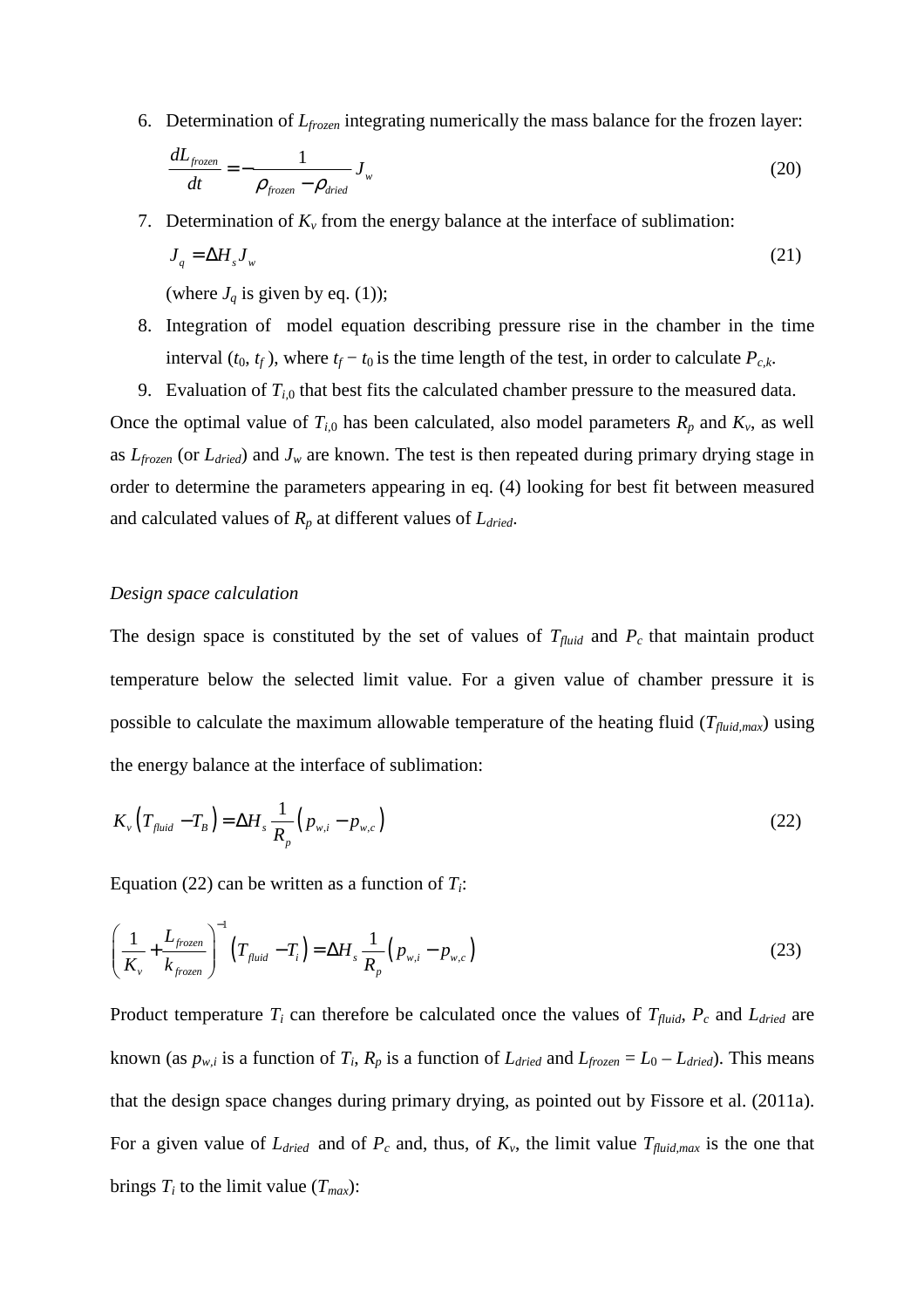$$
T_{fluid,max} = T_{max} + \left(\frac{1}{K_v} + \frac{L_{frozen}}{k_{frozen}}\right) \Delta H_s \frac{1}{R_p} \left[p_{w,i}\left(T_{max}\right) - p_{w,c}\right]
$$
(24)

For a given value of  $L_{dried}$  it is thus possible to calculate  $T_{fluid,max}$  as a function of  $P_c$ , i.e. the design space.

#### *Exergy analysis*

During primary drying energy is required to sublimate the ice in the product. The approach of Liu et al. (2008) to calculate the exergy input and the exergy losses has been followed in this study, but using the model of Velardi and Barresi (2008) to calculate product dynamics as the validity of some of the hypothesis at the basis of the paper of Liu et al. appears to be questionable as previously pointed out.

The exergy losses due to heat transfer during primary drying  $(Ex_{loss,h}^{pd})$  are calculated from the temperature profile in the dried layer (Liu et al., 2008):

$$
Ex_{loss,h}^{pd} = A_{sub} \int_0^{t_d} \int_0^{L_{dried}} \frac{T_0 k_{dried}}{T^2} \left(\frac{dT}{dx}\right)^2 dxdt
$$
 (25)

where  $T_0$  is a reference temperature,  $T$  the temperature of the product at axial position  $x$ ,  $k_{dried}$ is the thermal conductivity and *Ldried* is the thickness of the dried cake, and *td* is the duration of primary drying. The temperature profile in the dried layer is calculated solving the Fourier equation written for the dried cake: the mathematical model previously described allows calculating the vapor flux entering the dried layer as well as its temperature during primary drying.

The exergy input resulting from heat transfer above the reference temperature  $T_0$ (considering that  $T_0$  is assumed to be equal to  $0^{\circ}$ C and, therefore, product temperature remains below this value throughout primary drying) given by (Liu et al., 2008):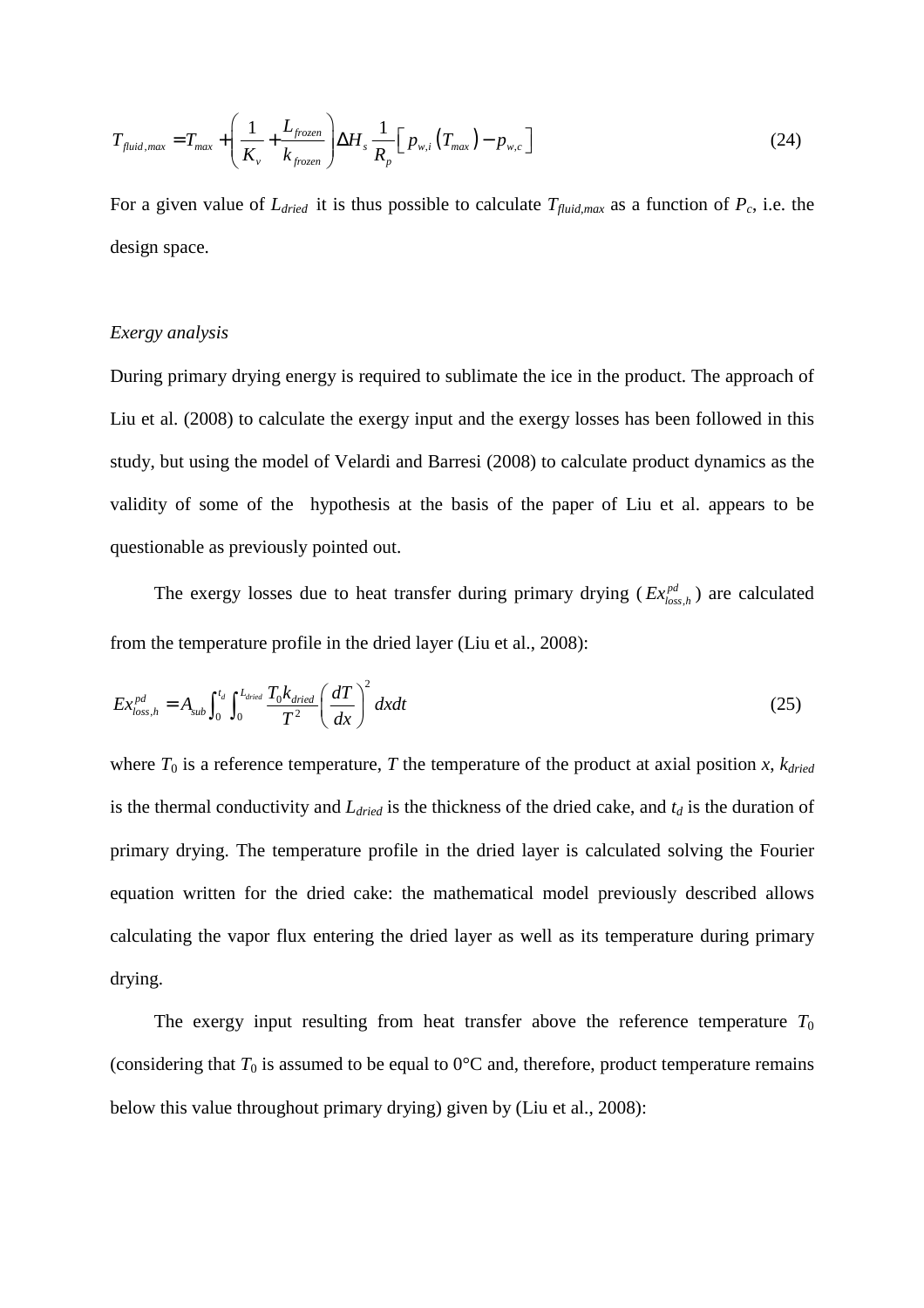$$
Ex_{in,h}^{pd} = T_0 m_p c_{p, \text{frozen}} \left[ \ln \left( \frac{T_i}{T_{\text{freeze}}} \right) - \frac{T_i - T_{\text{freeze}}}{T_0} \right] + m_p \Delta H_s \left( \frac{T_0}{T_i} - 1 \right) +
$$
  
+ 
$$
T_0 \left( m_{w,in} - m_{w,\text{fin}} \right) c_{p,\text{dried}} \left[ \ln \left( \frac{T_0}{T_i} \right) - \frac{T_0 - T_i}{T_0} \right]
$$
 (26)

where  $m_p$  is the mass of moist product,  $m_{w,in}$  and  $m_{w,out}$  are respectively the mass of water in the product at the beginning and at the end of primary drying, *Tfreeze* is the product temperature at the end of the freezing stage. The equation of Liu et al. (2008) has to be modified accounting for the variation of  $T_i$  and of sublimation flux during time, thus obtaining:

$$
Ex_{in,h}^{pd} = T_0 A_{sub} \int_0^{t_d} \left\{ \frac{J_w}{(\omega_0 - \omega)} c_{p,frozen} \left[ \ln \left( \frac{T_i}{T_{freeze}} \right) - \frac{T_i - T_{freeze}}{T_0} \right] + \frac{J_w}{(\omega_0 - \omega)} \Delta H_s \left( \frac{T_0}{T_i} - 1 \right) + \frac{T_0 J_w c_{p,dried}}{T_0} \left[ \ln \left( \frac{T_0}{T_i} \right) - \frac{T_0 - T_i}{T_0} \right] \right\} dt
$$
\n(27)

With respect to mass transfer in the product being dried, the presence of noncondensable gases resulting from leakage and outgassing of the surfaces in the system, as well as inert gases from the material being dried, can be neglected. Thus, the exergy losses due to water vapor flux in the dried layer ( $Ex_{loss,m}^{pd}$ ) are given by:

$$
Ex_{loss,m}^{pd} = -\frac{A_{sub}T_0R}{M_w} \int_0^{t_d} J_w \int_0^{L_{dried}} \left[ \frac{1}{p_w(x)} \frac{dp_w(x)}{dx} \right] dx dt
$$
 (28)

where  $p_w$  is water vapor partial pressure at axial position *x*. The exergy input in the dried layer due to mass transfer ( $Ex_{m,m}^{pd}$ ) is given by (Liu et al., 2008):

$$
Ex_{in,m}^{pd} = A_{sub}T_0 \int_0^{t_d} J_w \left\{ c_{p,v} \left[ \frac{T_i}{T_0} - 1 - \ln \left( \frac{T_i}{T_0} \right) \right] + \frac{R}{M_w} \ln \left( \frac{p_{w,i}}{P_0} \right) \right\} dt
$$
 (29)

The vapor produced in the drying chamber arrives onto the cold surface of the condenser. The change in temperature, as well as in the state, of the vapor in the condenser can be described as follows:

- the temperature of the vapor (*Tin,cond*) is cooled down to the temperature that causes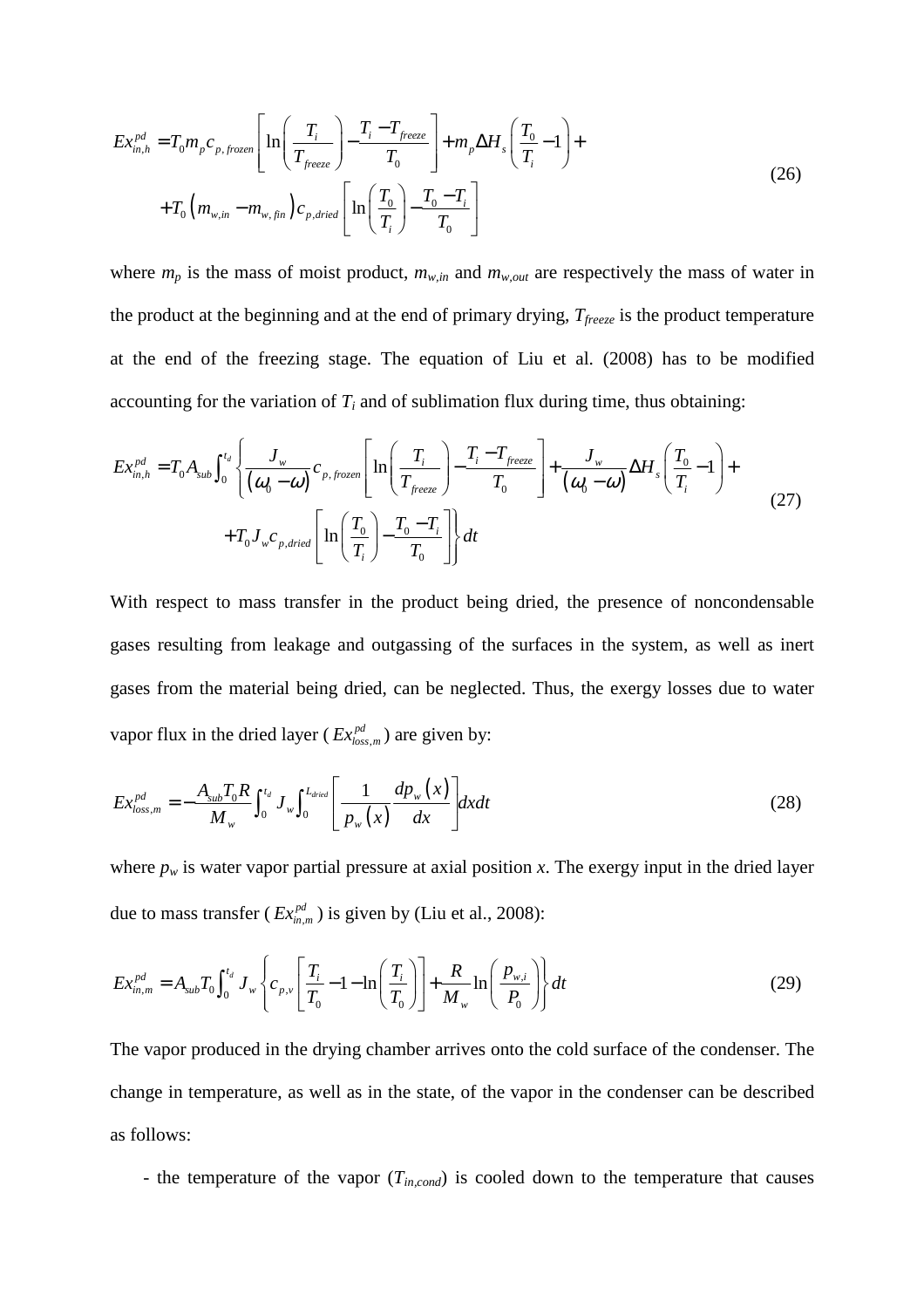desublimation of vapor (*Tdes*);

- the vapor desublimates at the temperature *Tdes*;
- the temperature of the ice decreases to reach the final value (*Tout,cond*).

The exergy input of the vapor condenser ( $Ex_{in}^{cond}$ ) is given by (Liu et al., 2008):

$$
Ex_{in}^{cond} = Q_{cond}\left(\frac{T_0}{T_{cooling}} - 1\right)
$$
\n(30)

where *Tcooling* is the temperature of the cooling medium, and *Qcond*, the heat exchanged in the condenser, is given by:

$$
Q_{cond} = A_{sub} \int_0^{t_d} J_w \left\{ \left( T_{in,cond} - T_{des} \right) c_{p,v} + \Delta H_s + \left( T_{des} - T_{out,cond} \right) c_{p,ice} \right\} dt \tag{31}
$$

The exergy losses ( $Ex_{loss}^{cond}$ ) can be calculated using the following equation (Liu et al., 2008):

$$
Ex_{loss}^{cond} = \left(m_{w,in} - m_{w,fin}\right) \cdot \left\{T_0 c_{p,v} \left(\ln \frac{T_{des}}{T_{in,cond}} - \frac{T_{des} - T_{in,cond}}{T_{cooling}}\right) + \right.
$$
  
+
$$
T_0 \Delta H_s \left(\frac{1}{T_{cooling}} - \frac{1}{T_{des}}\right) + T_0 c_{p,ice} \left(\ln \frac{T_{out,cond}}{T_{des}} - \frac{T_{out,cond} - T_{des}}{T_{cooling}}\right)\right\}
$$
(32)

Taking into account the variation of the sublimation flux with time, as well as of *Tdes* due to the variation of pressure in the condenser chamber, eq. (32) can be written as:

$$
Ex_{loss}^{cond} = T_0 A_{sub} \int_0^{t_d} J_w \left\{ c_{p,v} \left( \ln \frac{T_{des}}{T_{in,cond}} - \frac{T_{des} - T_{in,cond}}{T_{cooling}} \right) + \right. \\ + T_0 \Delta H_s \left( \frac{1}{T_{cooling}} - \frac{1}{T_{des}} \right) + T_0 c_{p,ice} \left( \ln \frac{T_{out,cond}}{T_{des}} - \frac{T_{out,cond} - T_{des}}{T_{cooling}} \right) \right\} dt \tag{33}
$$

The vacuum pump is used to reduce pressure in the drying chamber during the startup stage of the process, and to evacuate the noncondensable gases resulting from leakage (air), from controlled leakage used for pressure control (nitrogen, in most cases), and from the material being dried. The exergy input of the vacuum system is given by the power input multiplied by the drying time: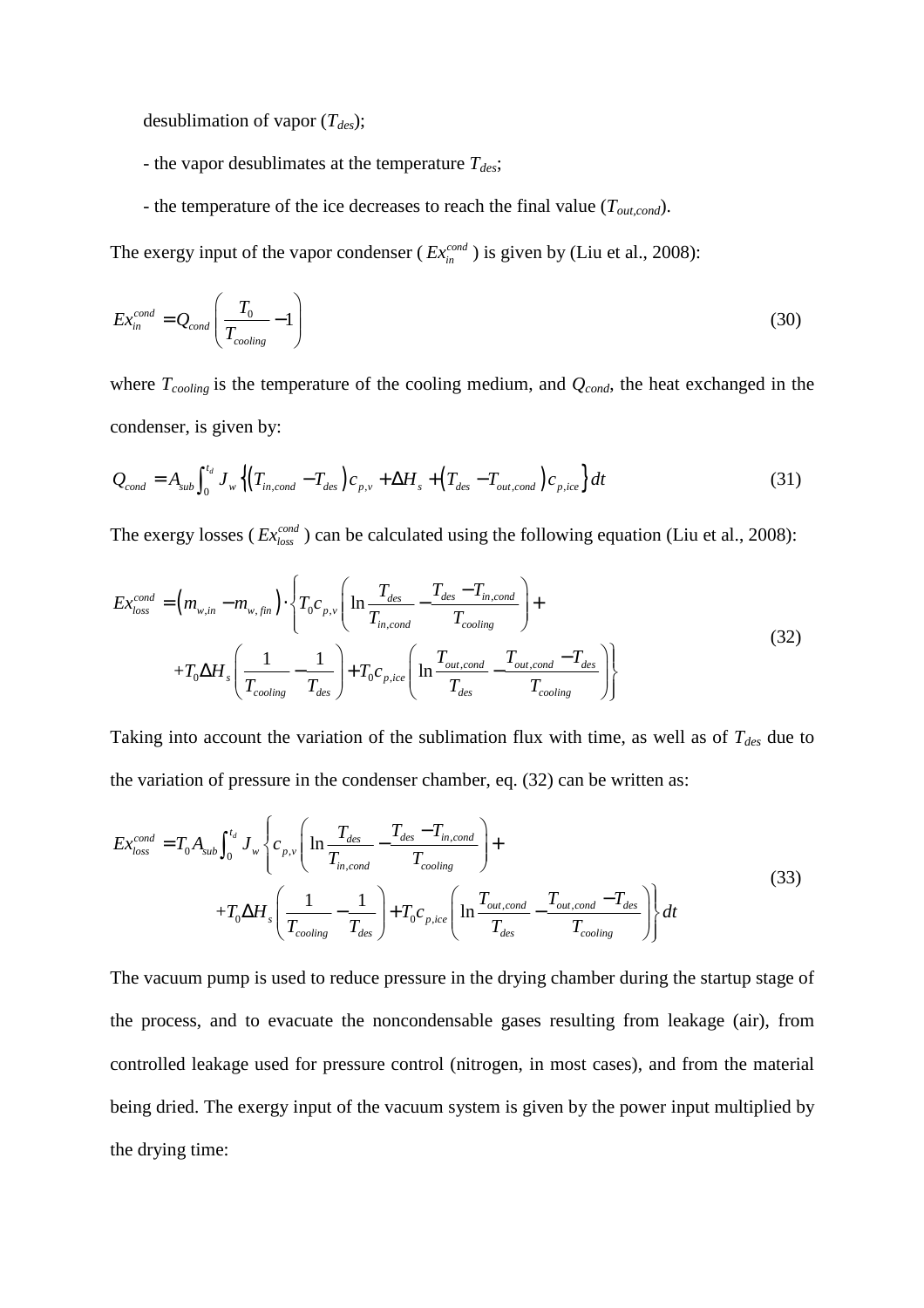$$
Ex_{loss}^{pump} = R \int_0^{t_d} N_{pump} \left\{ \frac{n}{n-1} T_{cond} \left[ \left( \frac{P_{out}}{P_{cond}} \right)^{\frac{n-1}{n}} - 1 \right] \right\} dt \tag{34}
$$

The exergy losses due to the compression of a perfect gas can be written as:

$$
Ex_{loss}^{pump} = RT_0 \int_0^{t_d} \left[ N_{pump} \ln \left( \frac{P_{out}}{P_{cond}} \right) \right] dt \tag{35}
$$

Finally, it is possible to calculate the exergy efficiency in the following way:

$$
\eta = \frac{\left(Ex_{in,h}^{pd} + Ex_{in,m}^{pd} + Ex_{in}^{cond} + Ex_{in}^{pump}\right) - \left(Ex_{loss,h}^{pd} + Ex_{loss,m}^{pd} + Ex_{loss}^{cond} + Ex_{loss}^{pump}\right)}{\left(Ex_{in,h}^{pd} + Ex_{in,m}^{pd} + Ex_{in}^{cond} + Ex_{in}^{pump}\right)}
$$
(36)

#### *Case study*

The case study is the freeze-drying of a coffee extract: it was prepared using commercial freeze-dried coffee and de-ionized water obtained using a Millipore water system (Milli-Q RG, Millipore, Billerica, MA). The solute percentage in the resulting solution was equal to 25%. The glass transition temperature for this product was measured using a differential scanning calorimeter (DSC type Q200, TA Instruments, New Castle, DE, USA).

 Model parameters were determined in a small-size industrial apparatus (LyoBeta25 by Telstar, Terrassa, Spain) with a free chamber volume of 0.178  $m<sup>3</sup>$  and equipped with T-type miniature thermocouples, capacitance (626A Baratron, MKS Instruments, Andover, MA, USA) and thermal conductivity (Pirani PSG-101-S, Inficon, Bad Ragaz, Switzerland) gauges. In the capacitance gauge the sensing element flexes elastically under the effect of a pressure gradient across it, and this causes a change in capacitance that is measured by the gauge. In a thermoconductivity gauge a metal wire is suspended in a tube connected to the drying chamber. The temperature of the wire, and, thus, its resistance, depends on the electric current flowing through it and on the rate at which the filament loses heat to the surrounding gas, and therefore on the gas thermal conductivity, that is directly proportional to pressure at a given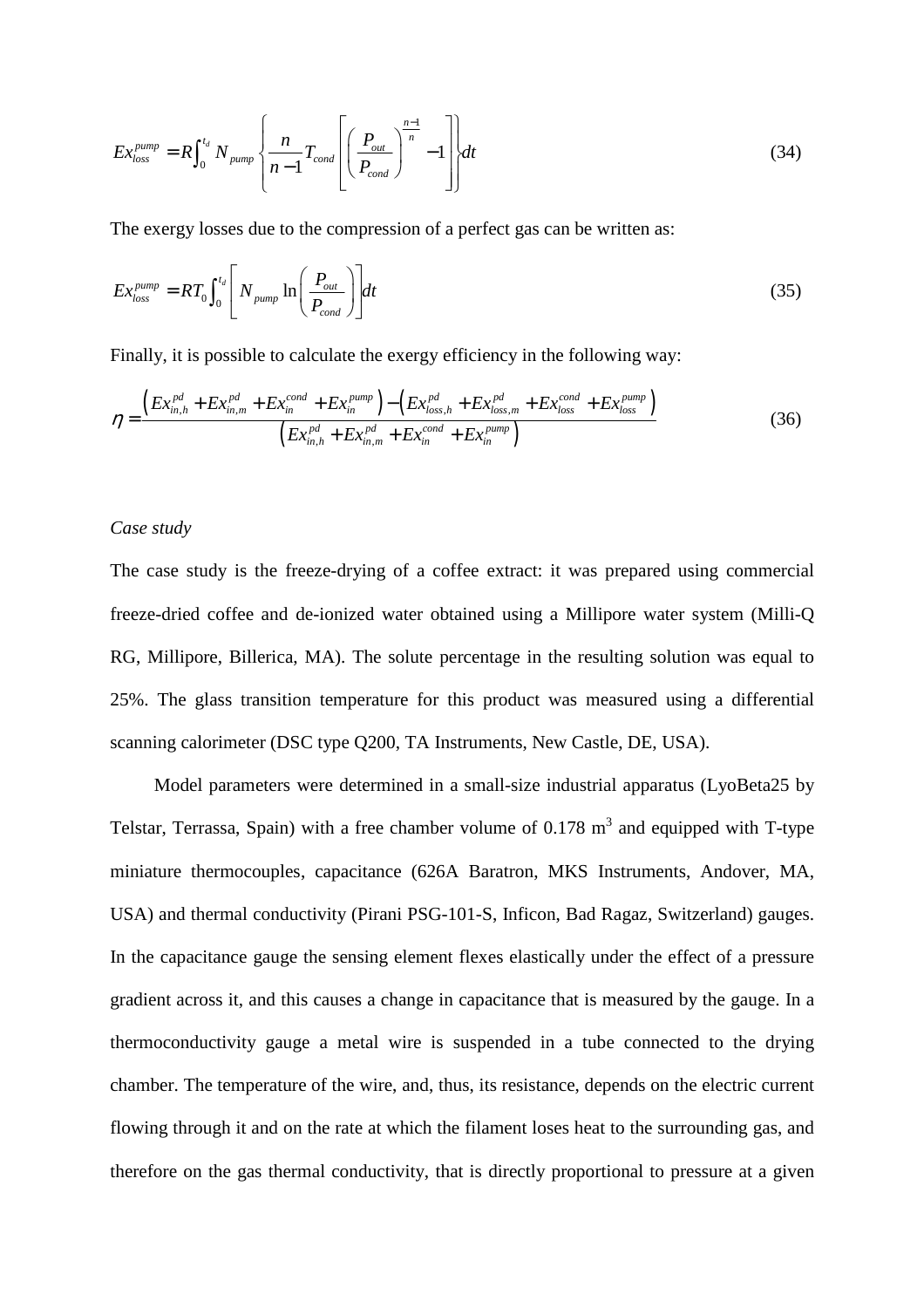temperature. Therefore, measuring the voltage across the wire and the electric current the resistance can be determined and, from this value, the pressure is measured. In the tests the pressure in the drying chamber is regulated by bleeding of inert gas as it guarantees better pressure control with respect to managing the valve on the vacuum pump. Table 1 reports some geometry features of the apparatus. The characteristic curve of the vacuum pump is given in Table 2.

 The product was loaded over one of the shelves using a metallic tray (mean wall thickness  $= 2$  mm): the mean thickness of the frozen product was equal to 12.5 mm.

#### **Results and Discussion**

As it has been outlined in the Materials and Methods section, in order to use the mathematical model for the calculation of the design space, as well as of the exergy losses during primary drying as a function of the operating conditions ( $T_{fluid}$  and  $P_c$ ), model parameters ( $K_v$  and  $R_p$ ) have to be determined.

Figure 2 (graph A) shows the values of the coefficient  $K_v$  measured with the gravimetric test, as well as the curve obtained when using eq. (2), whose parameters have been determined looking for best fit between calculated and measured values of the heat transfer coefficient, obtaining  $A_{K_v} = 1.1 \text{ W m}^{-2} \text{K}^{-1}$ ,  $B_{K_v} = 0.66 \text{ W m}^{-2} \text{K}^{-1} \text{Pa}^{-1}$ ,  $C_{K_v} = 0.005 \text{ Pa}^{-1}$ . Figure 2 (graph B) shows the values of dried cake resistance determined with the pressure rise test and DPE+ algorithm. As is well known accurate and reliable results cannot be obtained in the second part of primary drying when using pressure-rise-test based method. Thus, only the first set of the values of  $R_p$  (the filled symbols in Figure 2 – graph B) have been considered to calculate the parameters of eq. (4) (while empty symbols indicate the wrong estimations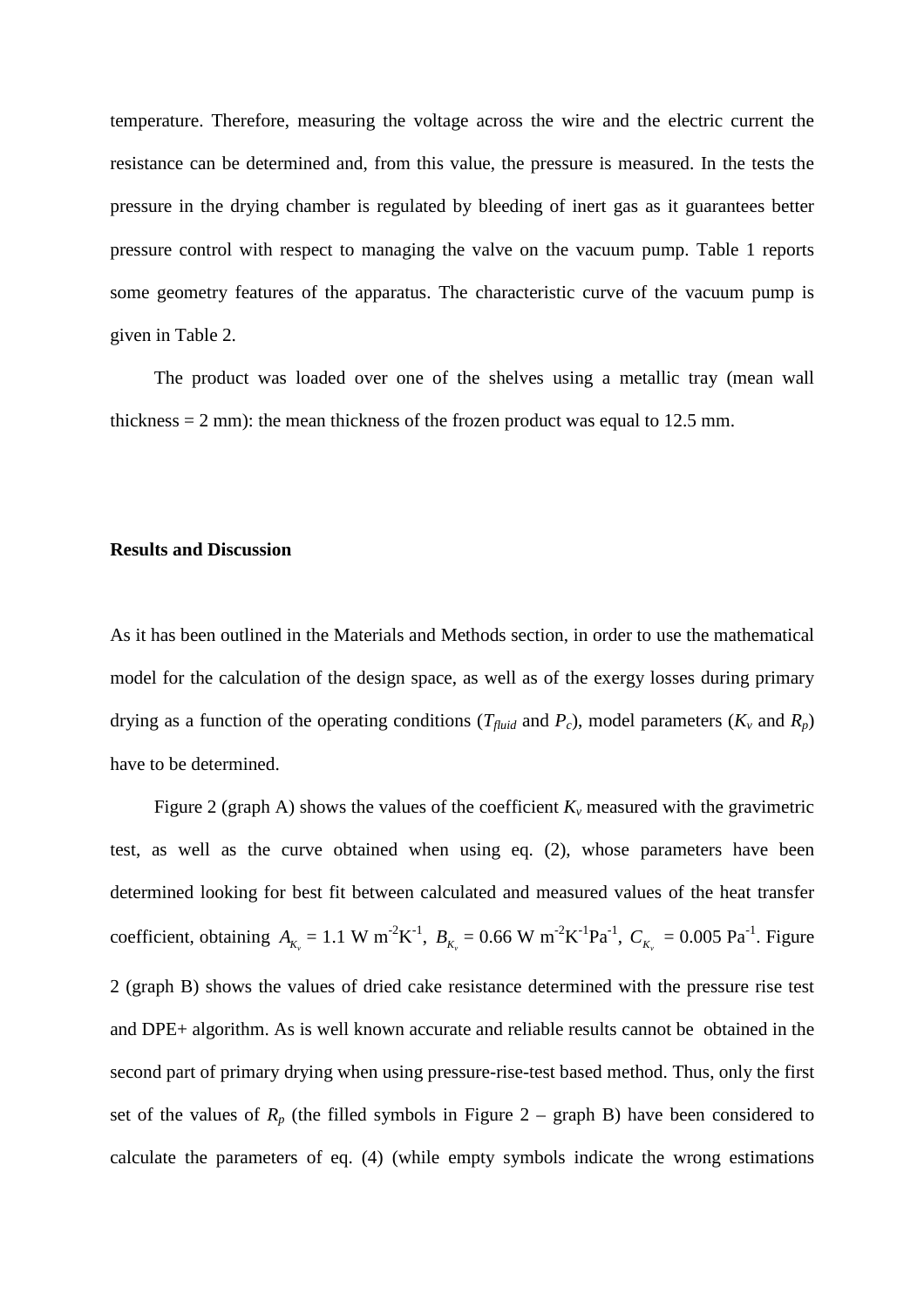obtained from the pressure rise test), obtaining  $A_{R_p} = 2.5 \cdot 10^4$  m s<sup>-1</sup>,  $B_{R_p} = 1.2 \cdot 10^9$  s<sup>-1</sup>,  $C_{R_p} = 1.2 \cdot 10^9$  $5.38 \cdot 10^3$  m<sup>-1</sup>.

 Once model parameters have been determined, model validation is required. Model validation can be carried out by comparing:

- the calculated values of product temperature with those measured by the thermocouples and those estimated with the pressure rise test and DPE+ algorithm;
- the calculated values of frozen (or dried) layer thickness with those estimated with the pressure rise test and DPE+ algorithm;
- the duration of the process estimated by the model and determined experimentally considering the ratio of the pressure signals provided by the Baratron and Pirani sensors (Armstrong, 1980; Patel et al., 2010b).

Figure 3 shows an example of the results obtained in a coffee freeze-drying cycle operated at constant values of heating fluid temperature and chamber pressure. Drying time, determined from the ratio of the pressure signals obtained from the Pirani and the Baratron sensors, ranges from 19 to 23 h (graph A). The value determined with mathematical simulation of the process is about 20 h. The agreement between the calculated dynamics of the frozen layer thickness (graph B) and of product temperature (graph C) are in fairly good agreement with the values obtained from the pressure rise test and DPE+ algorithm. With respect to product temperature, reliable values are obtained from the pressure rise test only in the first part of the primary drying. As the operating conditions are not modified and the product temperature remains below the glass transition temperature (-24.5°C), then product temperature can be supposed to remain roughly constant, until the end of primary drying, as predicted by the mathematical simulation of the process.

 At this point it is possible to calculate the design space of the process, using the approach of Fissore et al. (2011a), that is based on the same model of the process previously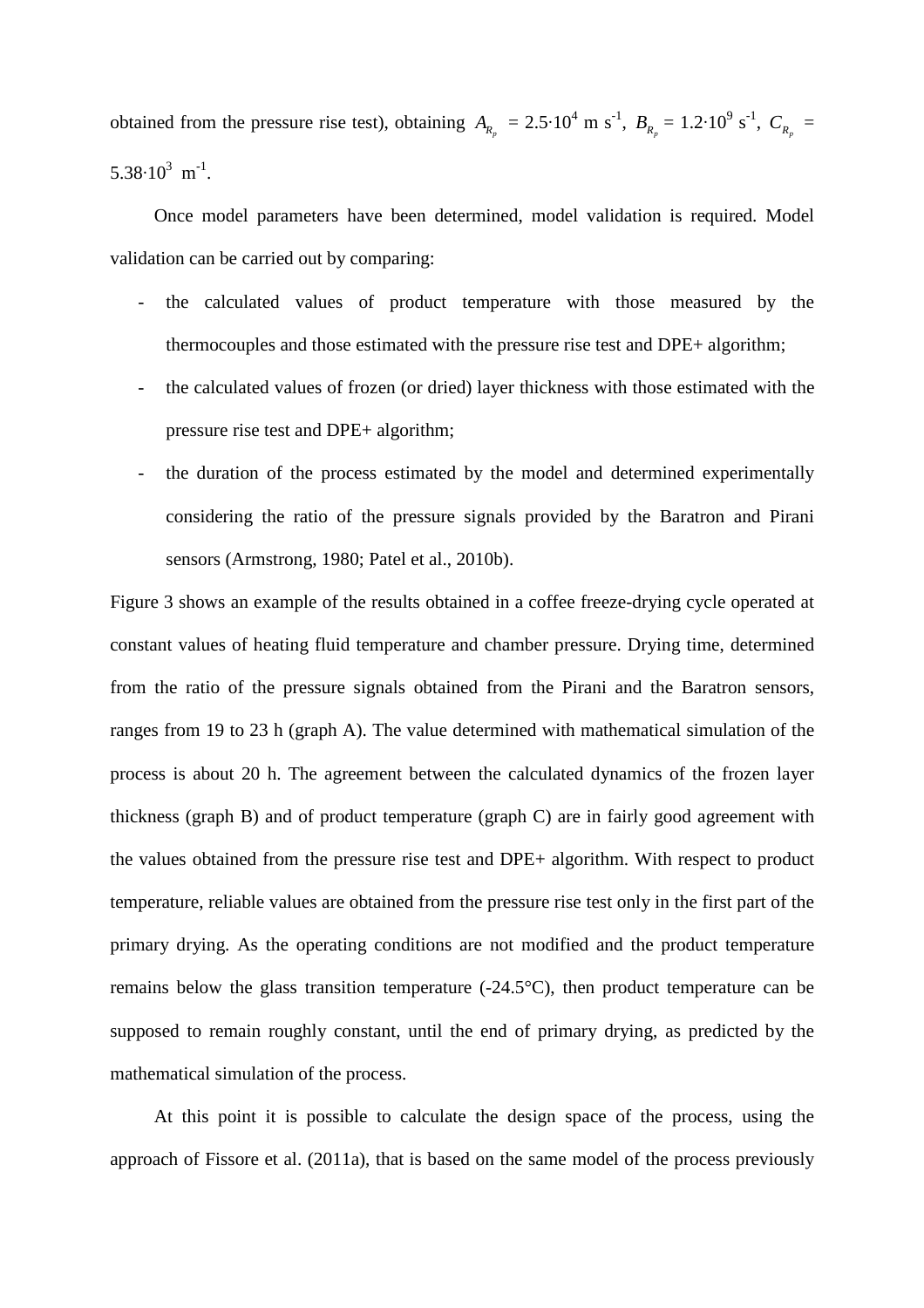validated. For the product under investigation the glass transition temperature determined with DSC is -24.5°C. Results are shown in Figure 4 (graph A). The design space is affected by dried layer thickness as it changes the resistance to vapor flow and, thus, a couple of values of  $T_{fluid}$  and  $P_c$  that belong to the design space at the beginning of primary drying, may lay outside the design space when drying goes on. In case we aim to look for a simple cycle, where the values of the operating conditions are not modified during primary drying, then we need to take into account the curve of the design space calculated for a value of dried layer thickness approaching the total product thickness. Obviously, there are a lot of values of the operating conditions that allow fulfilling the constraint about maximum product temperature. In order to choose among them it is necessary to consider the values of the sublimation flux, as it is advantageous to reduce the duration of the primary drying. Figure 4 (graph B) shows the values of the sublimation flux in a certain time instant during primary drying (the trend of the curves is the same throughout the primary drying phase). Looking at the curves of Figure 4 (graph B) it comes out that the optimal operating conditions (i.e. those that maximize the sublimation flux) correspond to low values of  $P_c$  (e.g. 5 Pa in this case) and high values of  $T_{fluid}$  (e.g. -5 $\degree$ C in this case).

In order to assess the effect of the operating conditions in the drying chamber ( $T_{fluid}$  and *P<sub>c</sub>*) on the exergy losses of the process, we performed the calculations of the exergy losses during sublimation phase for both the product in the drying chamber, the vapor condenser and the vacuum pump. Figure 5 shows the values of the exergy losses in the primary drying stage, for vapor condensing and vacuum pumping (given as percentage of the total exergy loss), for different values of  $P_c$ . It comes out that at low values of  $T_{fluid}$  most of exergy losses occur in the pump, while the contribution of the condenser and of the drying chamber increases as the temperature of the heating fluid increases. With respect to chamber pressure, the contribution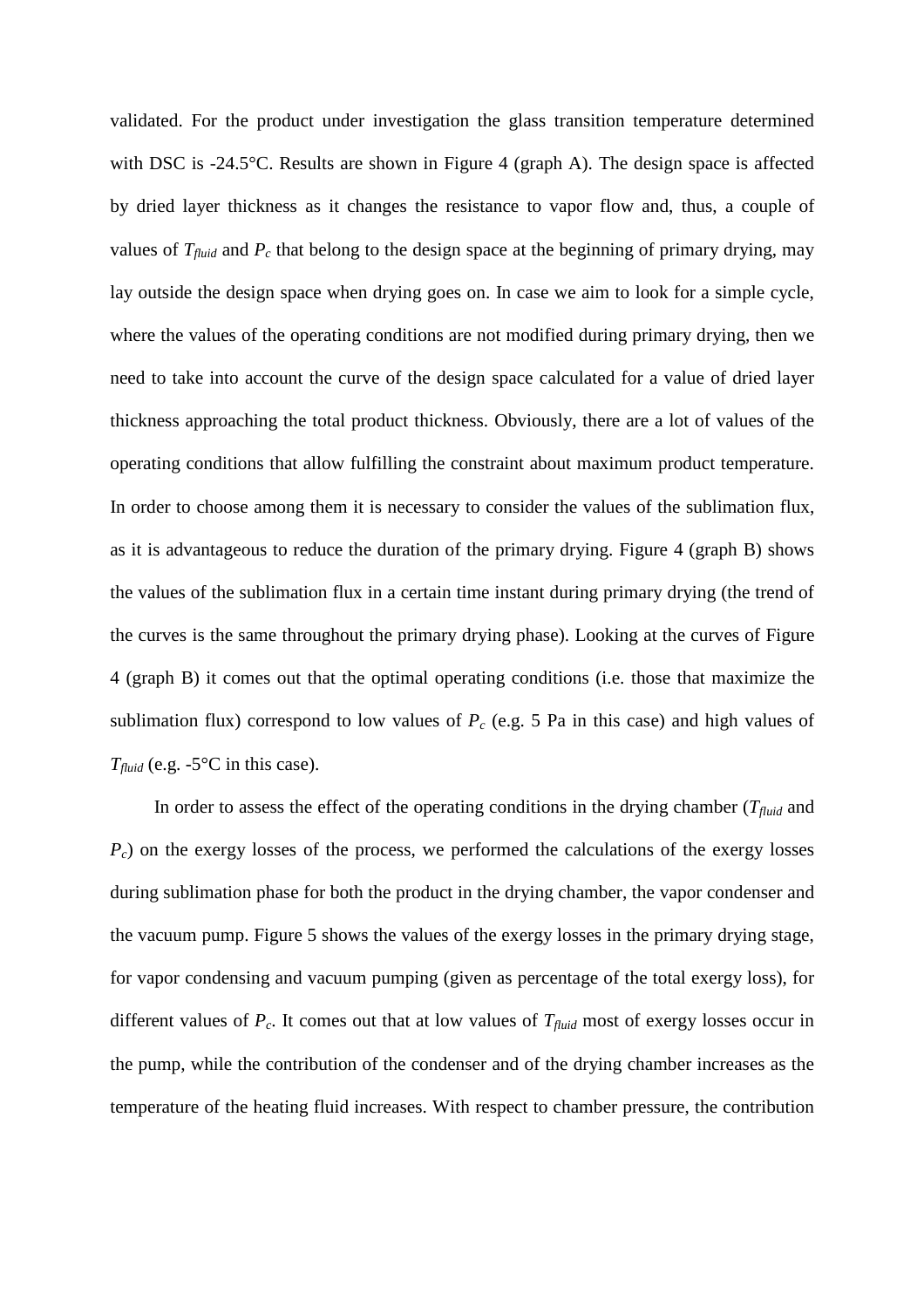of exergy losses in the chamber decreases as chamber pressure increases, while that of vacuum pump and condenser increases.

 Figure 6 shows the values of the exergy losses in the primary drying step as a function of chamber pressure and heating fluid temperature. It appears that while the shelf temperature seems to have no effect on the exergy losses in the condenser (this is due to the different contributions of the phenomena occurring in the condenser on the exergy losses, namely the cooling of the vapor to the desublimation temperature, the desublimation of the vapor, and the temperature decrease to the final value as modelled in eq. (32)), its effect is remarkable on the drying chamber losses and, in particular, the higher is the temperature of the fluid, the higher are the exergy losses as this increases product temperature: this is due to the fact that a higher surface temperature causes the temperature gradient in the dried layer to be larger. The value of the chamber pressure affects both exergy losses in the drying chamber and in the condenser, but the effect is different: while increasing chamber pressure decreases the exergy losses in the chamber, this increases the exergy losses in the condenser. The chamber pressure affects both heat transfer and mass transfer in the dried layer of the material: the temperature gradient can be decreased due to the heat transfer enhancement and this may reduce the exergy losses. On the other side, when chamber pressure increases, also the pressure gradient and, thus, the exergy losses due to mass transfer increase. In a process where heat transfer to the product strongly affects the dynamics of the system, heat transfer to the product plays a more important role in the exergy losses than mass transfer in the material does and, thus, the exergy losses decrease when increasing chamber pressure. In a mass transfer-controlled process the effect of chamber pressure would be the opposite. As the process under investigation is under heat transfer control, then exergy losses decrease when increasing chamber pressure. With respect to the condenser, when increasing chamber pressure also the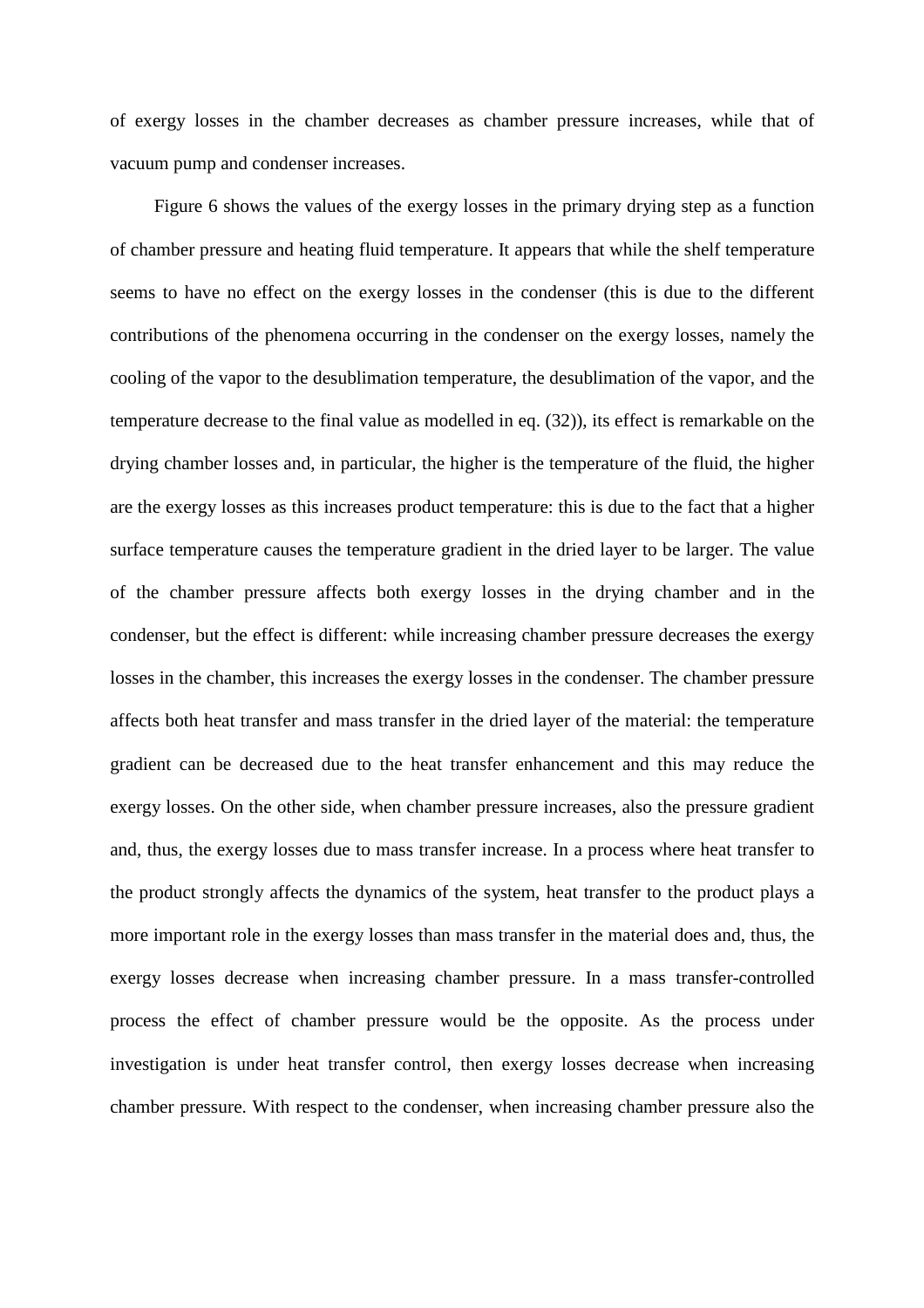sublimation temperature increases, and this is responsible for the increase of the exergy losses.

 The effect of the operating conditions on the cumulative exergy losses of the process is shown in Figure 7. It appears that the exergy losses can be minimized working at high shelf temperature and low chamber pressure. Nevertheless, we have to take into account the exergy input, and to calculate the exergy efficiency as a function of the operating conditions and the information about the exergy efficiency can be added to the design space of the product. An example of these calculations is shown in Figure 8. It comes out that the values of *Tfluid* and *P<sup>c</sup>* that allows maximizing the exergy yield are, in this case, those corresponding to high values of chamber pressure and low values of shelf temperature. When designing the freeze-drying cycle a compromise has thus to be achieved, as the goals are to minimize the duration of primary drying (and, thus, to maximize the sublimation flux) and to maximize the exergy yield (i.e. to minimize the exergy losses). This is an example of the common conflict between time efficiency and Second Law energy efficiency, being an energy efficient process favored by low heating temperature and high chamber pressure.

#### **Conclusion**

The determination of the optimal freeze-drying cycle is of utmost importance as the freezedrying process requires a large amount of energy. If only drying time is taken into account, it appears that the values of the operating conditions ( $T_{fluid}$  and  $P_c$ ) that should be selected are in the upper right portion of the design space, i.e. high values of shelf temperature and low values of chamber pressure: 5 Pa and -5°C appear to be the (near) optimal operating conditions in case a simple cycle is desired (i.e. a cycle with constant values of  $T_{fluid}$  and  $P_c$ ).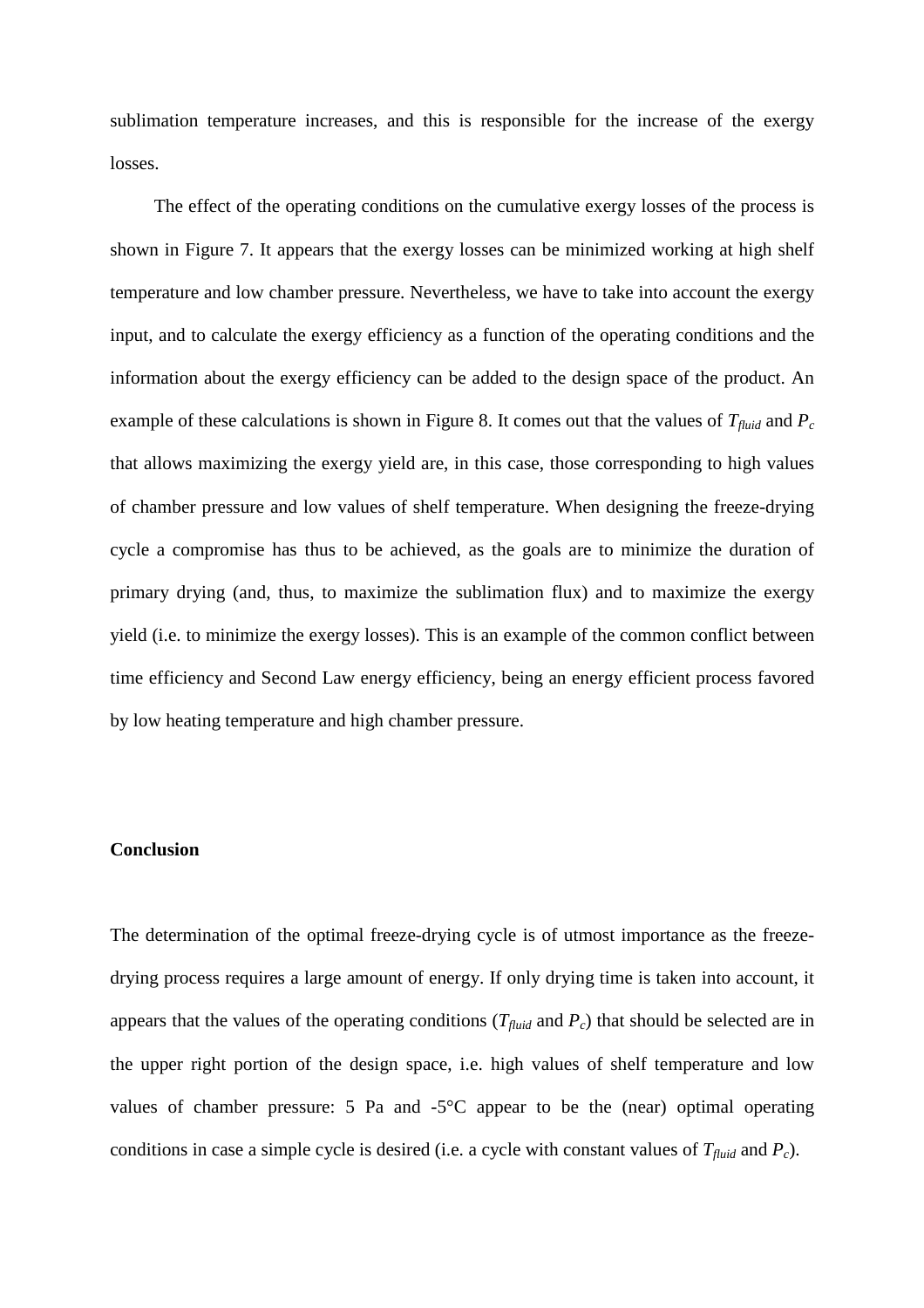Exergy analysis can be effective to account for the efficiency in the use of energy. For the coffee freeze-drying process the exergy losses are minimized if high values of chamber pressure and low values of heating fluid temperature are considered: 30 Pa and -20°C are the (near) optimal operating conditions in case a simple cycle is desired.

Therefore, in order to improve the sustainability of the freeze-drying process, i.e. to maximize the energy efficiency, the best operating conditions are different from those resulting in the minimum drying time. It has to be highlighted that this result is affected by the thermal properties of the system, as well as by the values of the heat and mass transfer coefficients and, thus, different conclusions may be achieved in case the freeze-drying of different products is investigated.

#### **Acknowledgements**

The contribution of Salvatore Genco (Politecnico di Torino) for the experimental investigation is gratefully acknowledged.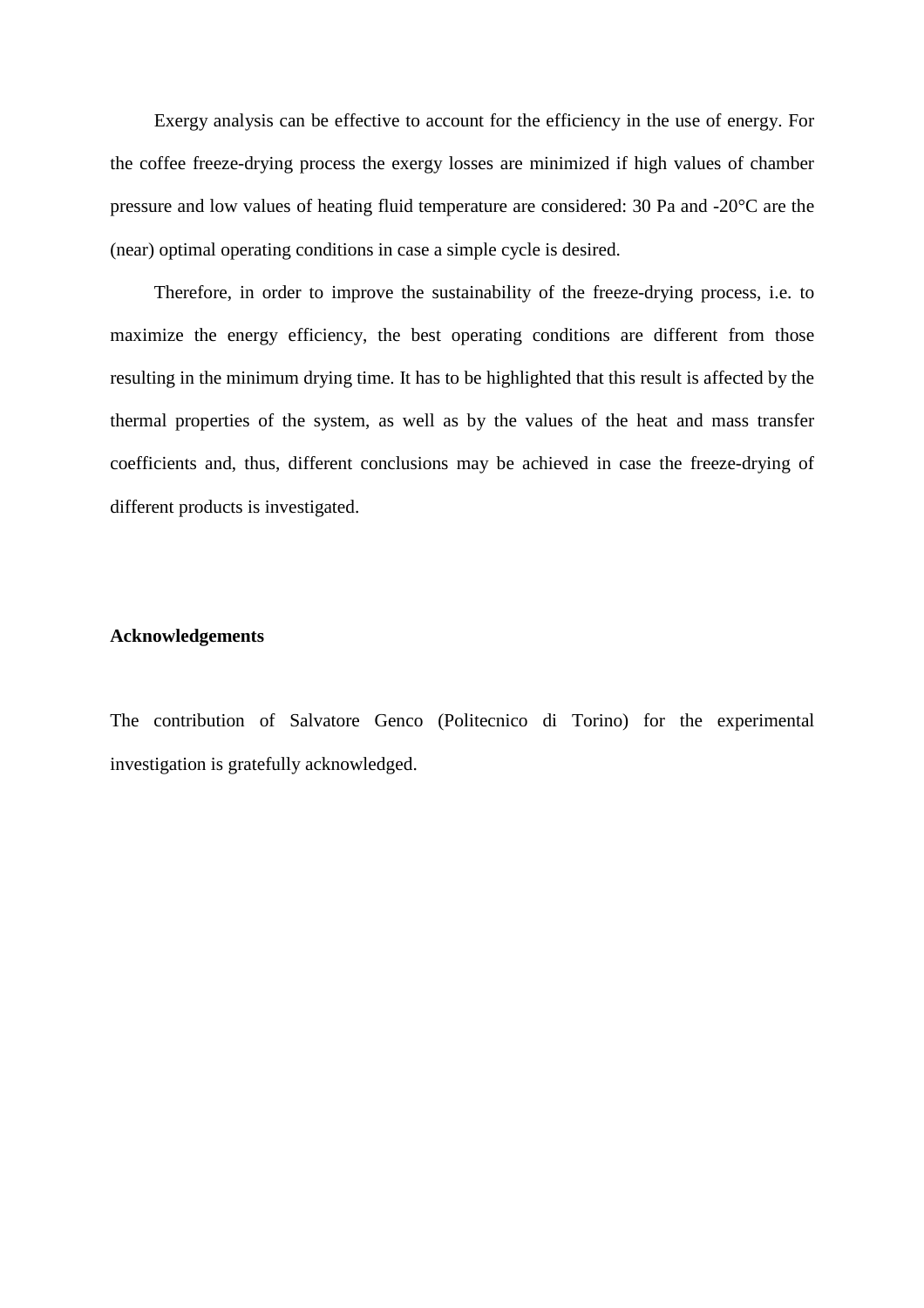## **Notation**

| $A_{K}$                 | parameter used in eq. (2), W $m^{-2}K^{-1}$                                    |
|-------------------------|--------------------------------------------------------------------------------|
| $A_p$                   | cross surface of the product in the vial, $m-2$                                |
| $A_{R_p}$               | parameter used in eq. $(4)$ , m s <sup>-1</sup>                                |
| $A_{sub}$               | total surface of sublimation, $m2$                                             |
| $a_0$                   | parameter used in eq. (6), kmol $Pa^{-1}s^{-1}$                                |
| $a_1$                   | parameter used in eq. (6), $Pa^{-1}$                                           |
| $a_2$                   | parameter used in eq. (6), kmol <sup>-1</sup> Pa <sup>-1</sup> s <sup>-1</sup> |
| $B_{K}$                 | parameter used in eq. (2), W $m^{-2}K^{-1}Pa^{-1}$                             |
| $B_{R_n}$               | parameter used in eq. $(4)$ , s <sup>-1</sup>                                  |
| $C_{K_{v}}$             | parameter used in eq. $(2)$ , $Pa^{-1}$                                        |
| $C_{R_n}$               | parameter used in eq. $(4)$ , m <sup>-1</sup>                                  |
| $c_{p,dried}$           | heat capacity of the dried product, $J kg^{-1}K^{-1}$                          |
| $c_{p, frozen}$         | heat capacity of the frozen product, $J kg^{-1}K^{-1}$                         |
| $c_{p,ice}$             | heat capacity of the ice, $J kg^{-1}K^{-1}$                                    |
| $c_{p,\nu}$             | heat capacity of the water vapor, $J kg^{-1}K^{-1}$                            |
| $Ex_{in}^{cond}$        | exergy input to the condenser, J                                               |
| $Ex^{pd}_{in,h}$        | exergy input due to heat transfer during primary drying, J                     |
| $Ex_{\text{in }m}^{pd}$ | exergy input due to mass transfer during primary drying, J                     |
| $Ex_{in}^{pump}$        | exergy input in the pump, J                                                    |
| $Ex_{loss}$             | exergy loss, $J kg^{-1}$                                                       |
| $Ex_{loss,t}$           | total exergy loss, $J kg^{-1}$                                                 |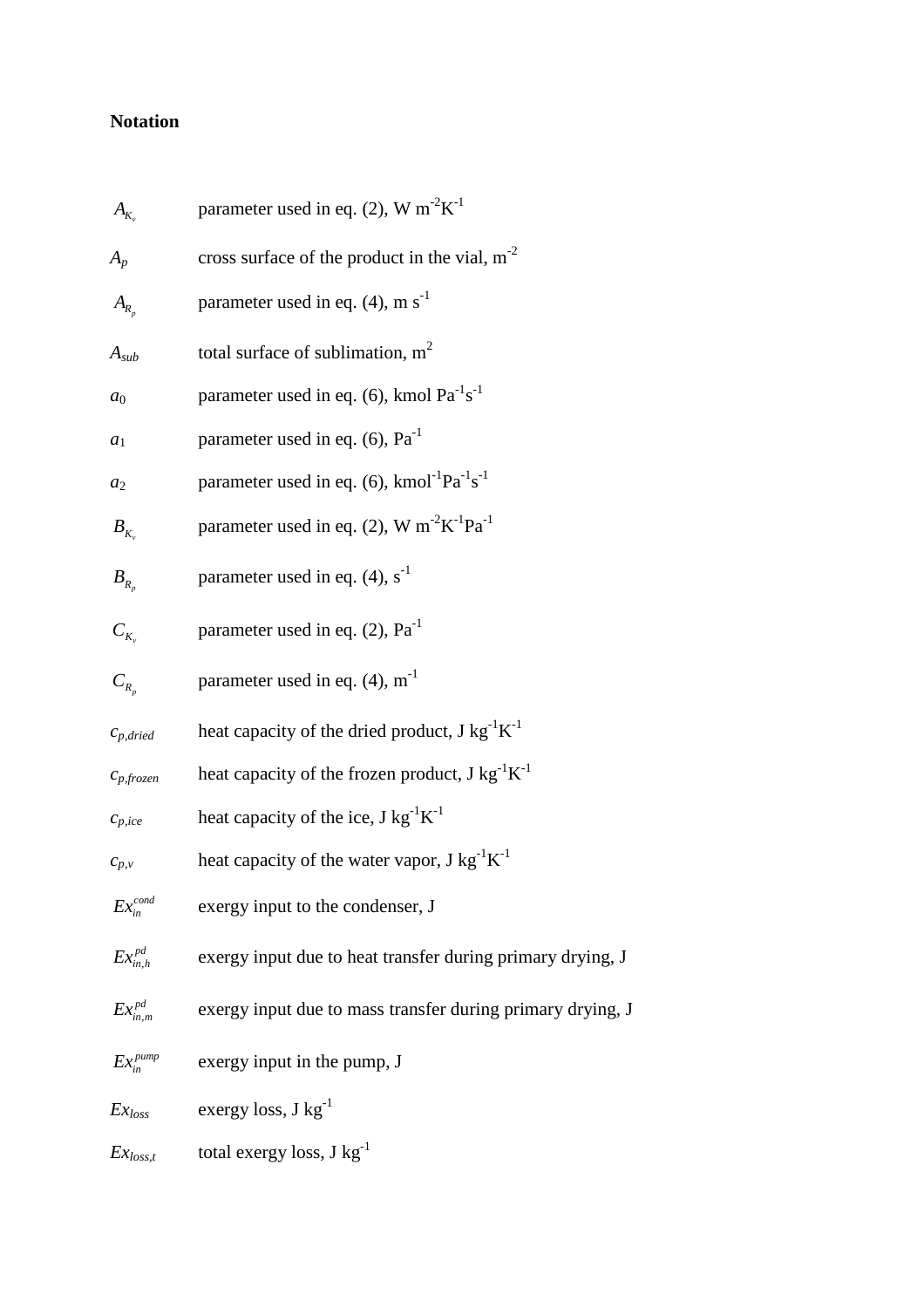| $Ex_{loss}^{cond}$          | exergy losses in the condenser, J                                                          |
|-----------------------------|--------------------------------------------------------------------------------------------|
| $\mathit{Ex}_{loss,h}^{pd}$ | exergy losses due to heat transfer during primary drying, J                                |
| $Ex^{pd}_{loss,m}$          | exergy losses due to mass transfer during primary drying, J                                |
| $Ex_{loss}^{pump}$          | exergy losses in the pump, J                                                               |
| $\Delta H_s$                | sublimation enthalpy, $J kg^{-1}$                                                          |
| $J_q$                       | heat flux, W m <sup>-2</sup> $K^{-1}$                                                      |
| $J_w$                       | sublimation flux, kg s <sup>-1</sup> m <sup>-2</sup>                                       |
| $K_v$                       | heat transfer coefficient between the shelf and the product in the container,              |
|                             | $W m^{-2} K^{-1}$                                                                          |
| $k_{dried}$                 | thermal conductivity of the dried product, $W m^{-1}K^{-1}$                                |
| $k_{duct}$                  | permeability of drying chamber-condenser connection, kmol Pa <sup>-1</sup> s <sup>-1</sup> |
| $k$ frozen                  | thermal conductivity of the frozen product, W $m^{-1}K^{-1}$                               |
| $L_0$                       | thickness of the product after freezing, m                                                 |
| $L_{dried}$                 | thickness of the dried product, m                                                          |
| $L_{frozen}$                | thickness of the frozen product, m                                                         |
| $M_w$                       | water molar mass, kg kmol <sup>-1</sup>                                                    |
| $\Delta m$                  | weight loss during the test to measure $K_v$ , kg                                          |
| $m_p$                       | mass of the moist product, kg                                                              |
| $m_{w,in}$                  | mass of moisture in the product at the beginning of primary drying, kg                     |
| $m_{w,fin}$                 | mass of moisture in the product at the end of primary drying, kg                           |
| $N_{cl}$                    | molar flow rate of controlled leakage, kmol s <sup>-1</sup>                                |
| $\Delta N_{cl}$             | ratio between the variation of the controlled leakage rate and the difference              |
|                             | between chamber pressure and its set-point value, kmol s <sup>-1</sup> Pa <sup>-1</sup>    |
| $N_{cl}^{t(i)}$             | molar flow rate of controlled leakage at time $i$ , kmol $s^{-1}$                          |
|                             |                                                                                            |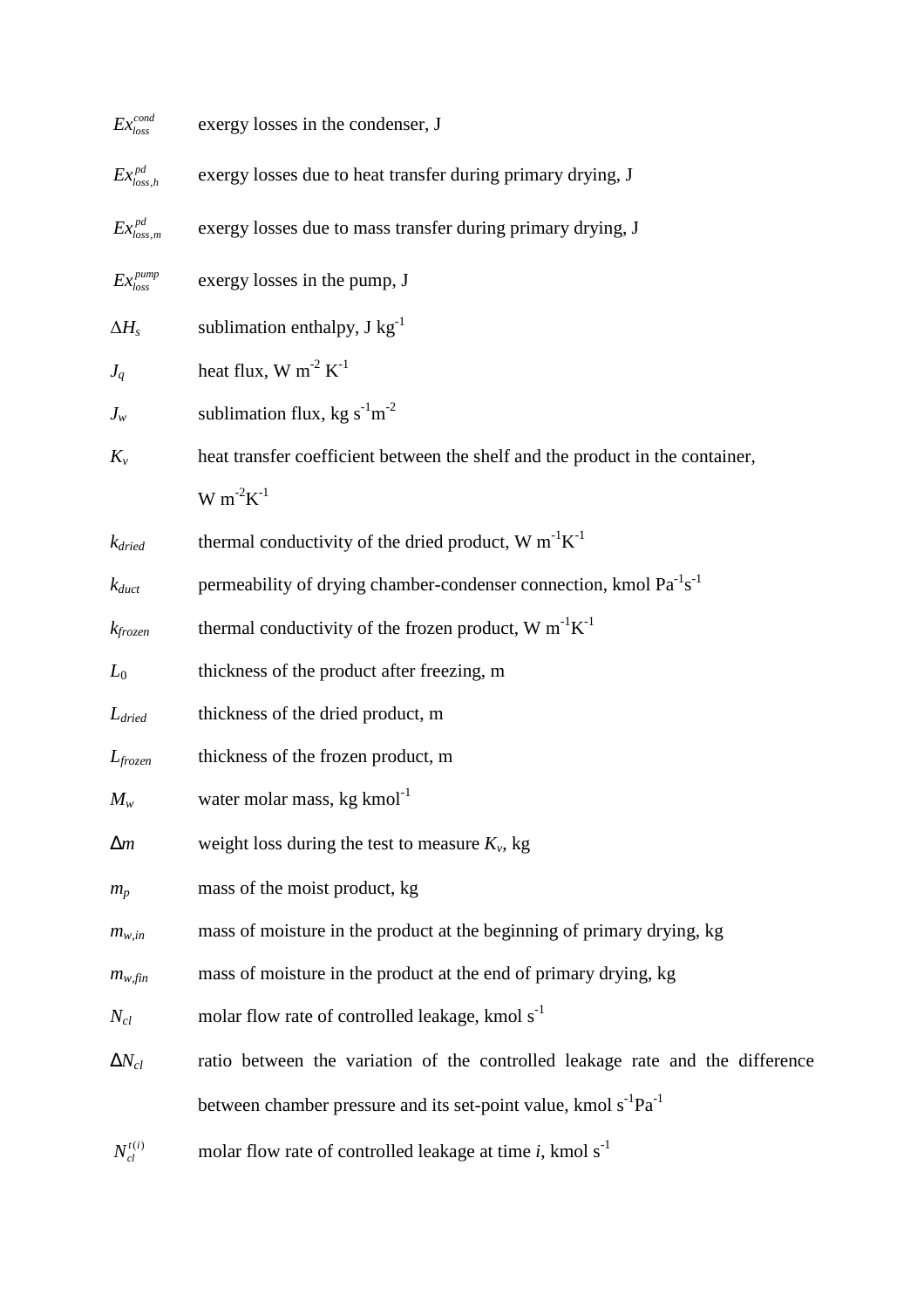| $N_{duct}$       | molar flow rate in the freeze-dryer duct, kmol s <sup>-1</sup>                         |
|------------------|----------------------------------------------------------------------------------------|
| $N_l$            | molar flow rate of leakage, kmol s <sup>-1</sup>                                       |
| $N_{ice}$        | molar flow rate of water that is trapped in the condenser as ice, kmol s <sup>-1</sup> |
| $N_{pump}$       | flow rate of gas evacuated by the vacuum pump, kmol $s^{-1}$                           |
| $N_{\nu}$        | number of vials in the batch                                                           |
| n                | polytropic exponent of compression                                                     |
| $n_c$            | total number of moles of gas in the drying chamber, kmol                               |
| $n_{cond}$       | total number of moles of gas in the condenser chamber, kmol                            |
| $n_{w,c}$        | total number of moles of water in the drying chamber, kmol                             |
| $n_{w,cond}$     | total number of moles of water in the condenser chamber, kmol                          |
| $\boldsymbol{P}$ | pressure, Pa                                                                           |
| $P_0$            | reference pressure, Pa                                                                 |
| $P_c$            | chamber pressure, Pa                                                                   |
| $P_c^{(i)}$      | chamber pressure at time <i>i</i> , Pa                                                 |
| $P_{c,sp}$       | set-point for chamber pressure, Pa                                                     |
| $P_{cond}$       | condenser pressure, Pa                                                                 |
| $P_{c,k}$        | calculated value of total pressure in the drying chamber at time $k$ , Pa              |
| $P_{c,meas,k}$   | measured value of total pressure in the drying chamber at time $k$ , Pa                |
| $P_{out}$        | exhaust pressure of vacuum pumping system, Pa                                          |
| $p_w$            | partial pressure of water, Pa                                                          |
| $p_{w,i}$        | partial pressure of water vapor at the interface of sublimation, Pa                    |
| $p_{w,i,0}$      | partial pressure of water at the interface of sublimation at the beginning of the      |
|                  | pressure rise test, Pa                                                                 |
| $p_{w,c}$        | partial pressure of water vapor in the drying chamber, Pa                              |
| $p_{w,c,0}$      | partial pressure of water in the drying chamber at the beginning of the pressure       |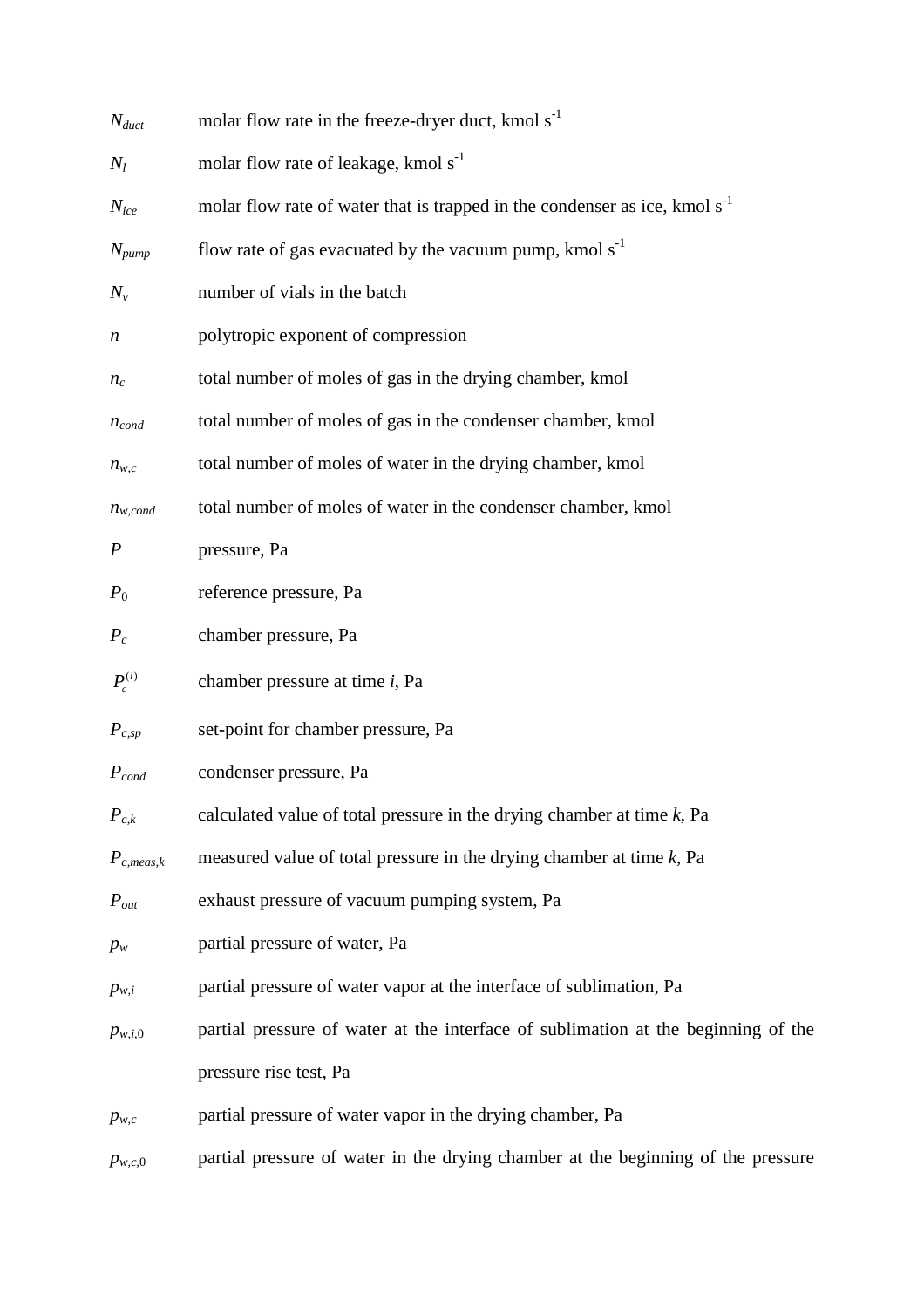rise test, Pa

| $Q_{cond}$          | heat exchanged in the vapor condenser, kJ                                          |
|---------------------|------------------------------------------------------------------------------------|
| $\boldsymbol{R}$    | ideal gas constant, J kmol <sup>-1</sup> $K^{-1}$                                  |
| $R_p$               | dried product resistance to vapor flow, $m s^{-1}$                                 |
| $\, T \,$           | temperature, K                                                                     |
| $\scriptstyle T_0$  | reference temperature, K                                                           |
| $T_B$               | product temperature at the bottom of the container, K                              |
| $T_c$               | temperature in the drying chamber, K                                               |
| $T_{cond}$          | temperature in the condenser chamber, K                                            |
| $T_{cooling}$       | temperature of the cooling source, K                                               |
| $T_{des}$           | desublimation temperature, K                                                       |
| $T_{fluid}$         | heating fluid temperature, K                                                       |
| $T_{fluid,max}$     | maximum allowed heating fluid temperature, K                                       |
| $T_{\text{freeze}}$ | product temperature after freezing, K                                              |
| $T_i$               | product temperature at the sublimation interface, K                                |
| $T_{i,0}$           | temperature of the product at the interface of sublimation at the beginning of the |
|                     | pressure rise test, K                                                              |
| $T_{in,cond}$       | temperature of the vapor entering the condenser, K                                 |
| $T_{max}$           | limit product temperature, K                                                       |
| $T_{out,cond}$      | lowest temperature of ice cooled down by vapor condenser, K                        |
| t                   | time, s                                                                            |
| $\Delta t$          | duration of the test to measure $K_v$ , s                                          |
| $t_d$               | drying time, s                                                                     |
| $t_f$               | finale time of the pressure rise test, s                                           |
| $t_{0}$             | initial time of the pressure rise test, s                                          |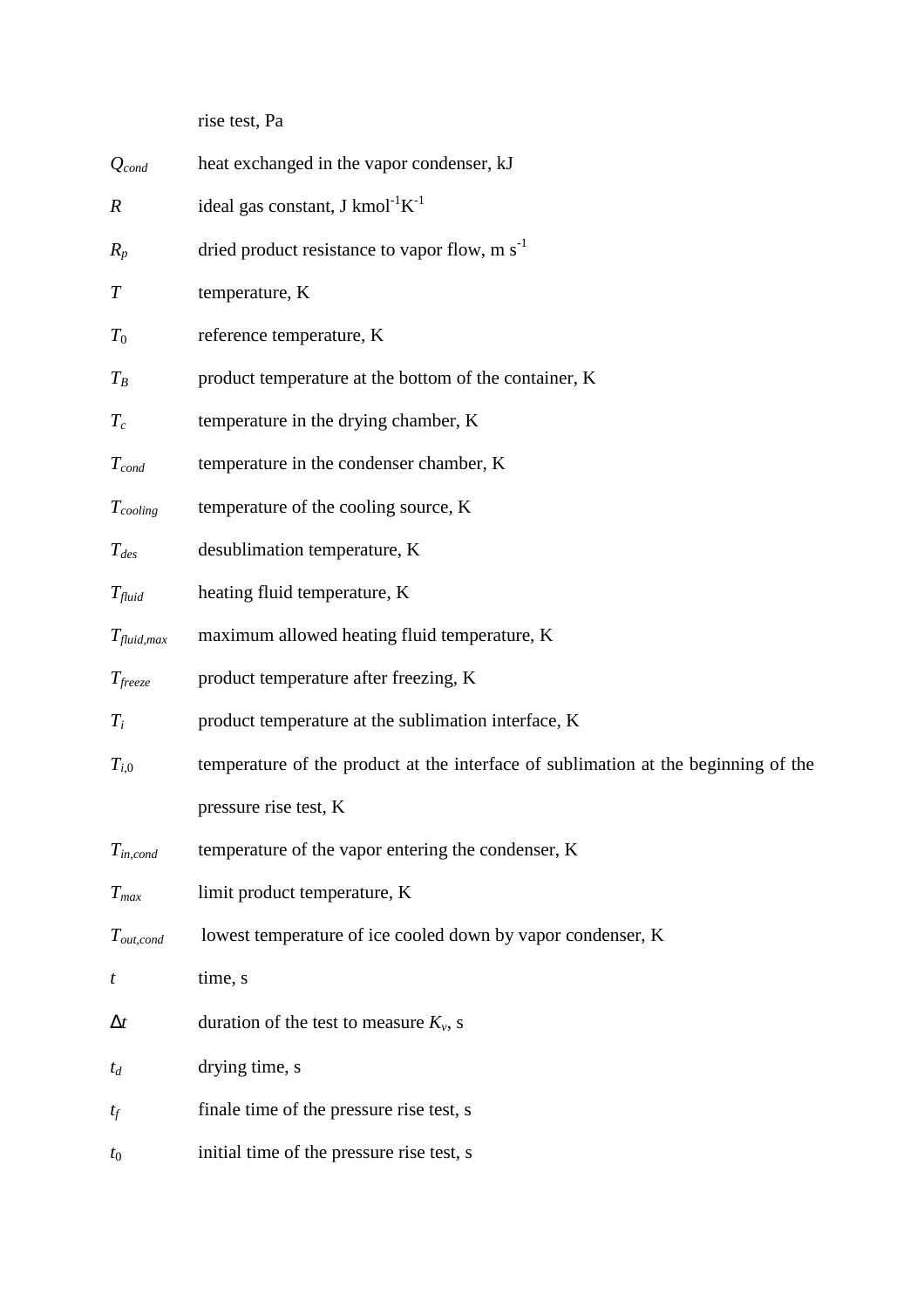| $V_c$         | volume of the drying chamber, $m3$               |
|---------------|--------------------------------------------------|
| $V_{cond}$    | volume of the condenser chamber, $m3$            |
| $\mathcal{X}$ | axial coordinate, m                              |
| $y_{w,c}$     | water molar fraction in the drying chamber, -    |
| $y_{w,cond}$  | water molar fraction in the condenser chamber, - |
| $y_{w,l}$     | water molar fraction in the leakage stream, -    |

## *Greeks*

| $\eta$          | exergy efficiency                                                                        |
|-----------------|------------------------------------------------------------------------------------------|
| $\rho_{dried}$  | apparent density of the dried product, $kg \, \text{m}^{-3}$                             |
| $\rho_{frozen}$ | density of the frozen product, $kg \text{ m}^{-3}$                                       |
| $\omega$        | moisture content in the product, kg <sub>water</sub> kg <sub>product</sub> <sup>-1</sup> |
| $\omega$        | moisture content in the product at the beginning of primary drying,                      |
|                 | $kg_{water}$ $kg_{product}$ <sup>-1</sup>                                                |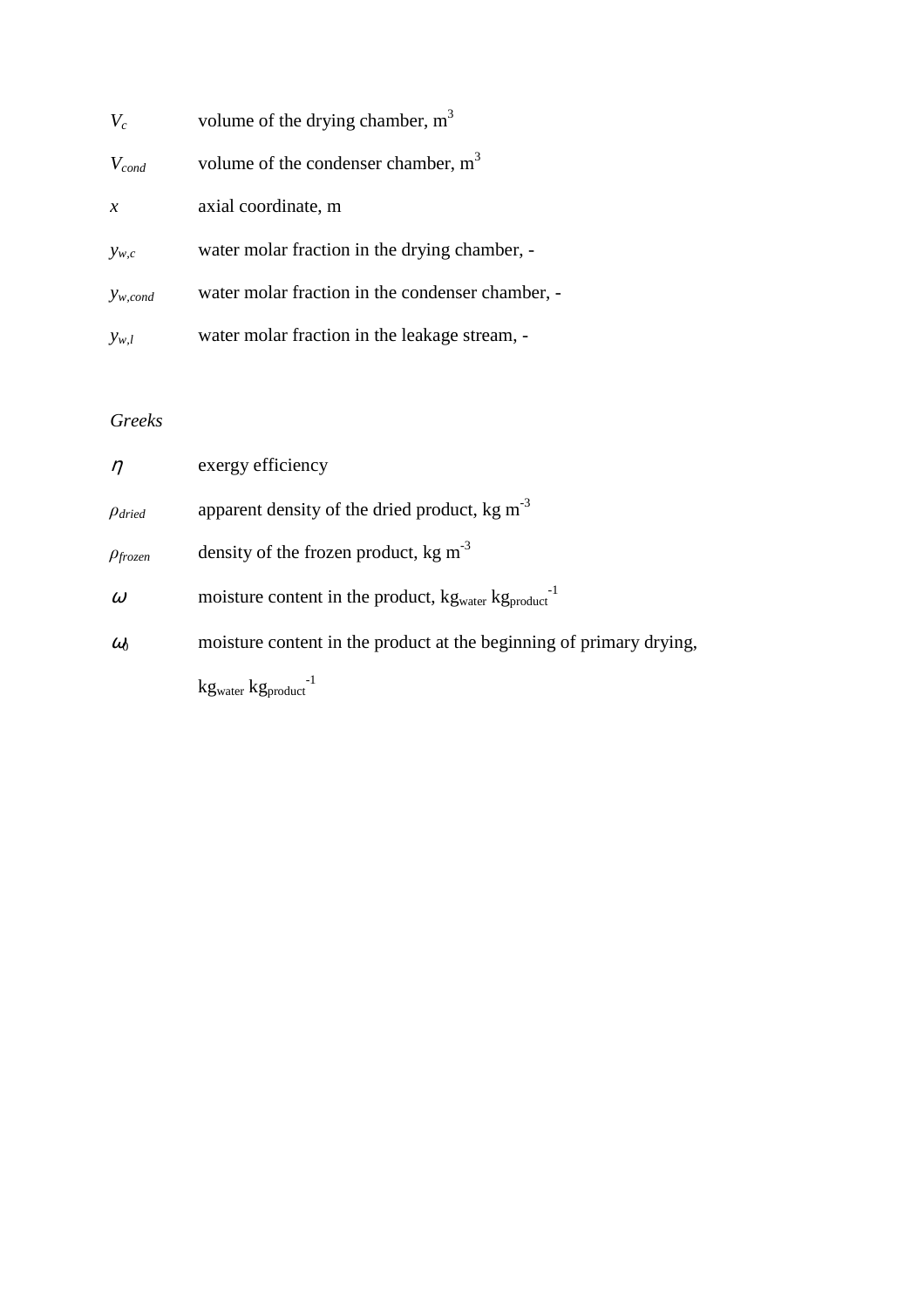#### **References**

- Armstrong, J.G. (1980). Use of the capacitance manometer gauge in a vacuum freeze-drying. Journal of the Parenteral Drug Association, 34, 473-483.
- Fissore, D., & Barresi, A.A. (2011). In-line product quality control of pharmaceuticals freezedrying processes. In E. Tsotsas, A.S. Mujumdar (Eds.), Modern Drying Technology, Vol. 3, Wiley-VCH, Weinhein.
- Fissore, D., Pisano, R., & Barresi, A.A. (2011a). Advanced approach to build the design space for the primary drying of a pharmaceutical freeze-drying process. Journal of Pharmaceutical Sciences, 100, 4922-4933.
- Fissore, D., Pisano, R., & Barresi, A.A. (2011b). On the methods based on the Pressure Rise Test for monitoring a freeze-drying process. Drying Technology, 29, 73-90.
- Fissore, D., Pisano, R., & Barresi, A.A. (2012). A model-based framework to optimize pharmaceuticals freeze drying. Drying Technology, 30, 946-958.
- Flink, J.M. (1977). Energy analysis in dehydration processes. Food Technology, 31, 77-84.
- Franks, F. (2007). Freeze-drying of pharmaceuticals and biopharmaceuticals. Royal Society of Chemistry, Cambridge.
- Giordano, A., Barresi, A.A., & Fissore, D. (2011). On the use of mathematical models to build the design space for the primary drying phase of a pharmaceutical lyophilization process. Journal of Pharmaceutical Sciences, 100, 311-324.
- Goff, J.A., & Gratch, S. (1946). Low-pressure properties of water from -160 to 212 °F. Transactions of the American Society of Heating and Ventilating Engineers, 52, 95-121.
- Jennings, T.A. (1999). Lyophilization: introduction and basic principles. Interpharm/CRC Press, Boca Raton.
- Liapis, A.I., & Bruttini, R. (2008). Exergy analysis of freeze drying of pharmaceuticals in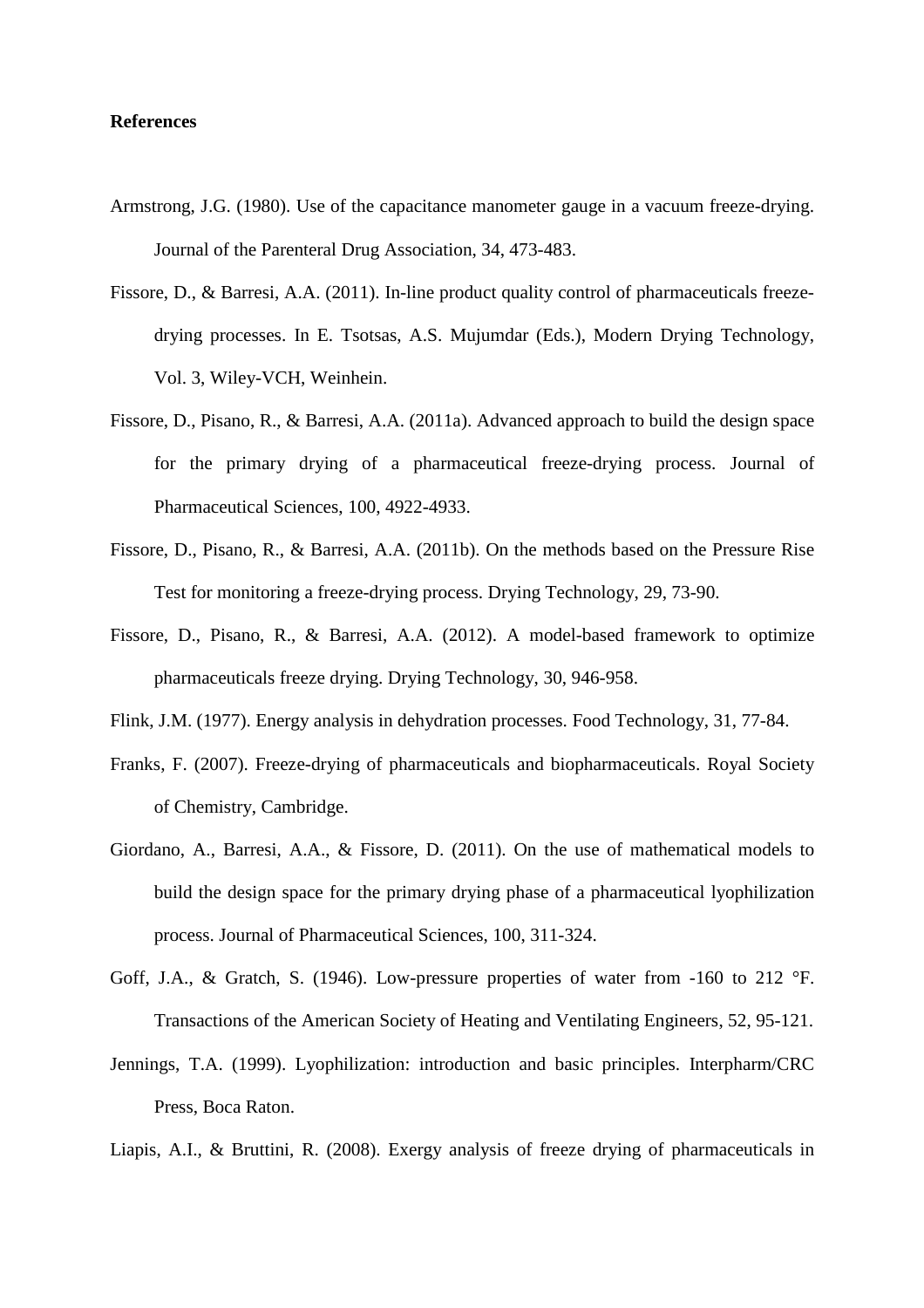vials on trays. International Journal of Heat and Mass Transfer, 51, 3854-3868.

- Liu, Y., Zhao, Y., & Feng, X. (2008). Exergy analysis for a freeze-drying process. Applied Thermal Engineering, 28, 675-690.
- Marti, J., & Mauersberger, K. (1993). A survey and new measurements of ice vapor pressure at temperatures between 170 and 250 K. Geophysical Research Letters, 20, 363-366.
- Mellor, J.D. (1978). Fundamentals of freeze-drying. Academic Press, London.
- Nail, S.L., & Searles, J. (2008). Elements of Quality by Design in development and scale-up of freeze-dried parenterals. BioPharm International, 21, 44-52.
- Oetjen, G.W., & Haseley P. (2004). Freeze-Drying, 2nd edn. Wiely-VHC, Weinheim.
- Patel, S.M., Swetaprovo, C., & Pikal, M.J. (2010a). Choked flow and importance of Mach I in freeze-drying process design. Chemical Engineering Science, 65, 5716-5727.
- Patel, S.M., Doen, T., & Pikal, M.J. (2010b). Determination of the end point of primary drying in freeze-drying process control. AAPS Pharmaceutical Science Technology, 11, 73-84.
- Pikal, M.J. (1985). Use of laboratory data in freeze-drying process design: heat and mass transfer coefficients and the computer simulation of freeze-drying. Journal of Parenteral Science and Technology, 39, 115–139.
- Pikal, M.J., Roy, M.L., & Shah, S. (1984). Mass and heat transfer in vial freeze-drying of pharmaceuticals: role of the vial. Journal of Pharmaceutical Sciences, 73, 1224-1237.
- Pikal, M.J. (1985). Use of laboratory data in freeze-drying process design: heat and mass transfer coefficients and the computer simulation of freeze-drying. Journal of Parenteral Science and Technology, 39, 115-139.
- Pisano, R., Fissore, D., Velardi, S.A., & Barresi, A.A. (2010). In-line optimization and control of an industrial freeze-drying process for pharmaceuticals. Journal of Pharmaceutical Sciences, 99, 4691-4709.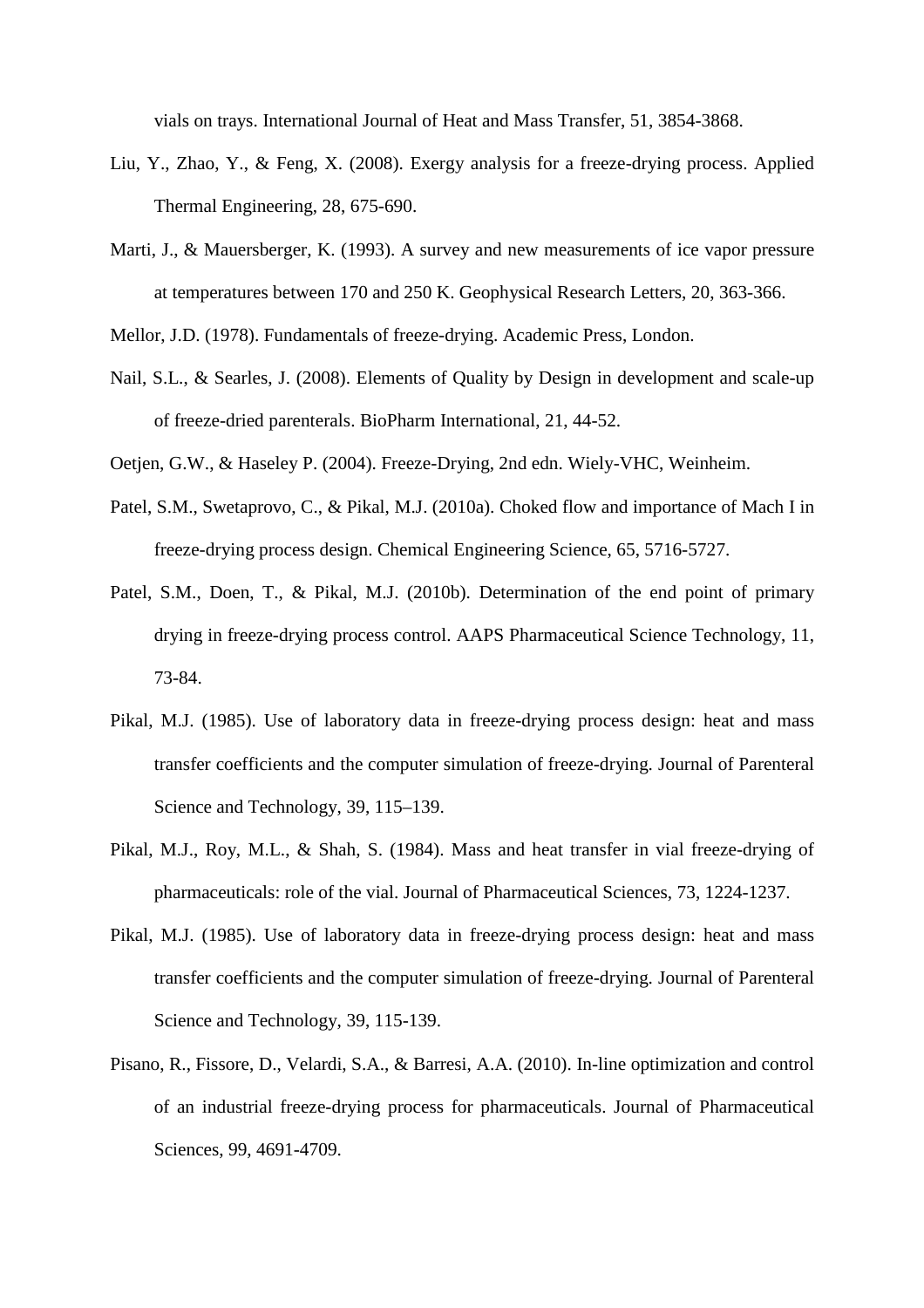- Pisano, R., Fissore, D., & Barresi, A.A. (2011a). Freeze-drying cycle optimization using model predictive control techniques. Industrial & Engineering Chemistry Research, 50, 7363-7379.
- Pisano, R., Fissore, D., & Barresi, A.A. (2011b). Heat transfer in freeze-drying apparatus. In M.A. dos Santos Bernardes (Ed.), Developments in Heat Transfer. Rijeka, InTech.
- Pisano, R., Fissore, D., Barresi, A.A., Brayard, P., Chouvenc, P., & Woinet, B. (2013). Quality by Design: optimization of a freeze-drying cycle via design space in case of heterogeneous drying behavior and influence of the freezing protocol. Pharmaceutical Development and Technology, 18, 280-295.
- Ratti, C. (2001). Hot air and freeze-drying of high-value foods: a review. Journal of Food Engineering, 49, 311–319.
- Sane, S.U., Hsu, C.C. (2008). Mathematical model for a large-scale freeze-drying process: A tool for efficient process development & routine production. In B.N. Thorat, A.S. Mujumdar (Eds.), Drying 2008 - Proceedings of 16th International Drying Symposium, November 9-12, Ramoji Film City (Hyderabad), India, Vol. B, 680-688.
- Searles, J. (2004). Observation and implications of sonic water vapour flow during freezedrying. American Pharmaceutical Review, 7, 58-69.
- Sheehan, P., & Liapis, A.I. (1998). Modeling of the primary and secondary drying stages of the freeze drying of pharmaceutical products in vials: numerical results obtained from the solution of a dynamic and spatially multidimensional lyophilization model for different operational policies. Biotechnology and Bioengineering, 60, 712–728.
- Velardi, S.A., & Barresi, A.A. (2008). Development of simplified models for the freezedrying process and investigation of the optimal operating conditions. Chemical Engineering Research and Design, 87, 9-22.

Wagner, W., Saul, A., & Pruss, A. (1994). International equations for the pressure along the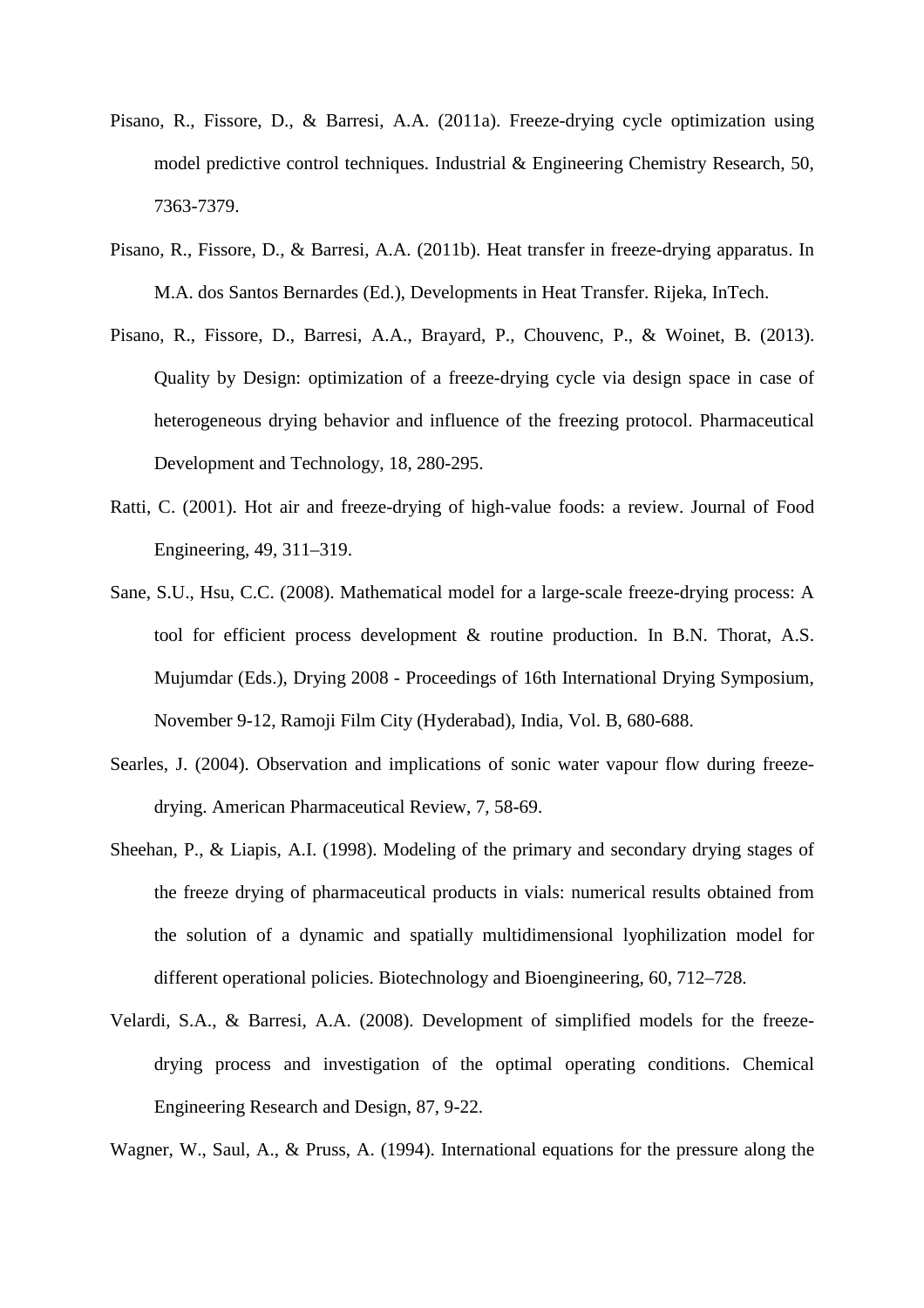melting and along the sublimation curve of ordinary water substance. Journal of Physical and Chemical Reference Data, 23, 515-527.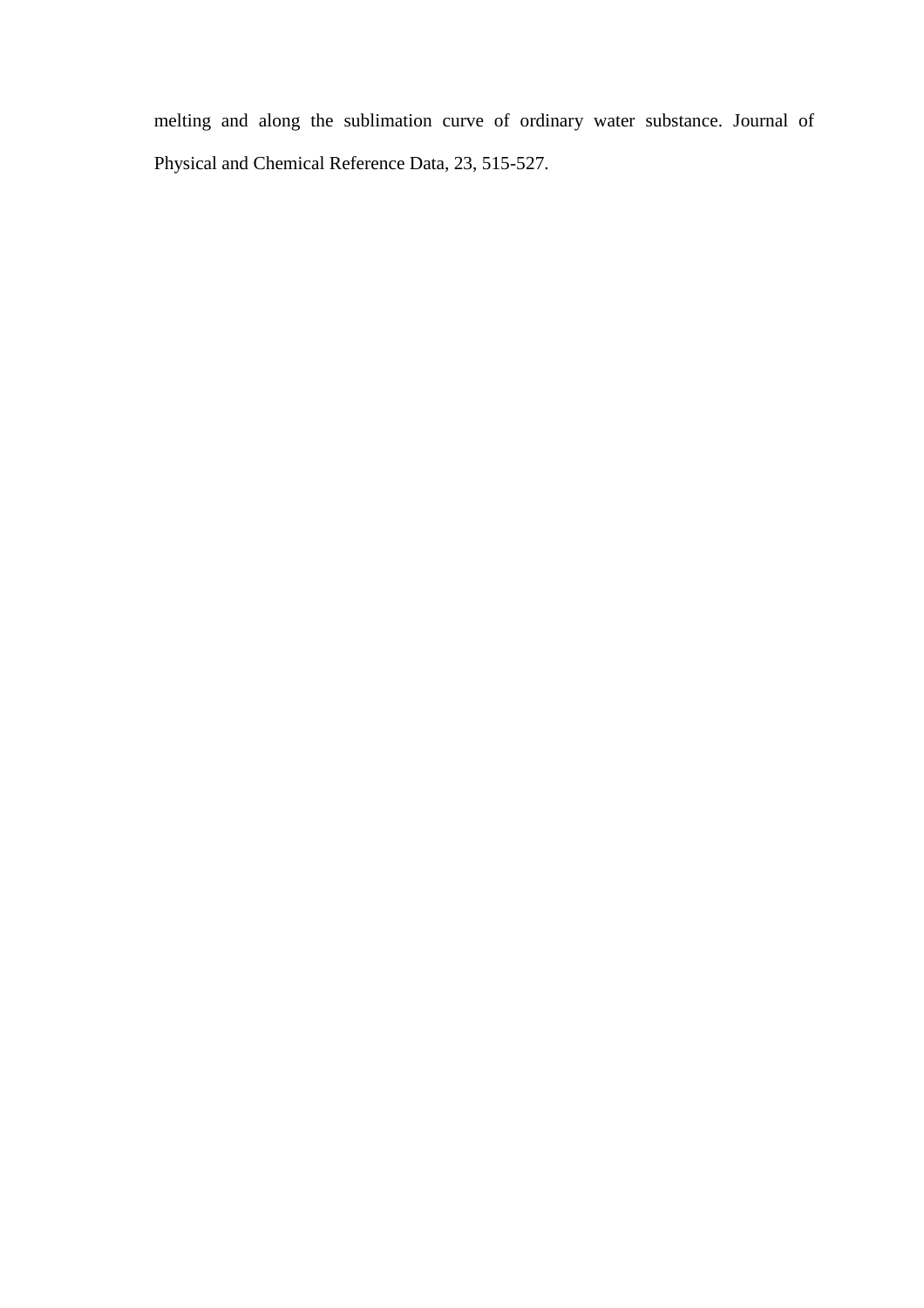## **List of Tables**

**Table 1**: Some geometric features of the apparatus used for the experimental investigation.

**Table 2**: Characteristic curve of the vacuum pump used in the experimental apparatus.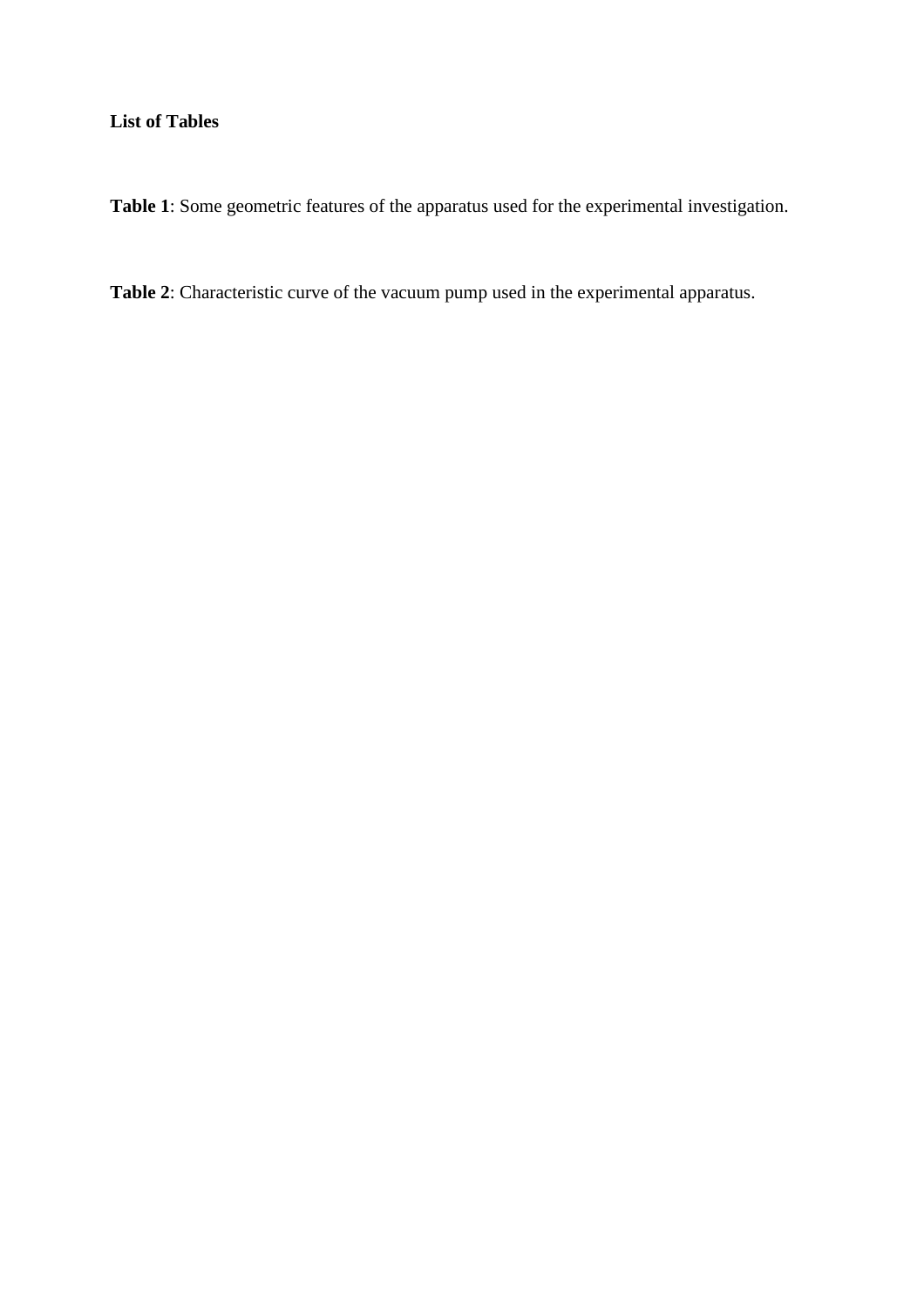#### **List of Figures**

**Figure 1**: Sketch of the system investigated during the primary drying stage.

**Figure 2**: Values of model parameters determined experimentally. Graph A: values of the heat transfer coefficient  $K_v$  as a function of chamber pressure determined by means of the gravimetric test (symbols) and calculated using eq. (2) (solid line). Graph B: values of the dried cake resistance  $R_p$  as a function of cake thickness determined by means of the pressure rise test (symbols) and calculated using eq. (4) (solid line).

**Figure 3**: Model validation for a coffee freeze-drying cycle ( $T_{fluid}$  = -5°C,  $P_c$  = 5 Pa). Ratio between the pressure measured by a Pirani and a Baratron sensor (graph A). Comparison between the calculated (solid lines) and the measured (symbols) values (obtained through the pressure rise test) of frozen layer thickness (graph B) and of product temperature (graph C).

**Figure 4**: Graph A: Design space for the primary drying phase calculated for some values of cake thickness. Graph B: values of the sublimation flux as a function of the operating conditions when  $L_{dried}/L_0 = 0.5$  (symbols identify the design space).

**Figure 5**: Values of the exergy losses (given as percentage of the total exergy losses) for different values of chamber pressure in the primary drying stage (■), for vapor condensing ( $\Box$ ) and vacuum pumping ( $\Box$ ). Graph A:  $T_{fluid} = -20^{\circ}\text{C}$ , Graph B:  $T_{fluid} = -10^{\circ}\text{C}$ , Graph C:  $T_{fluid}$  $= 0$ °C.

**Figure 6**: Values of the exergy loss in the drying chamber (graph A) and for vapor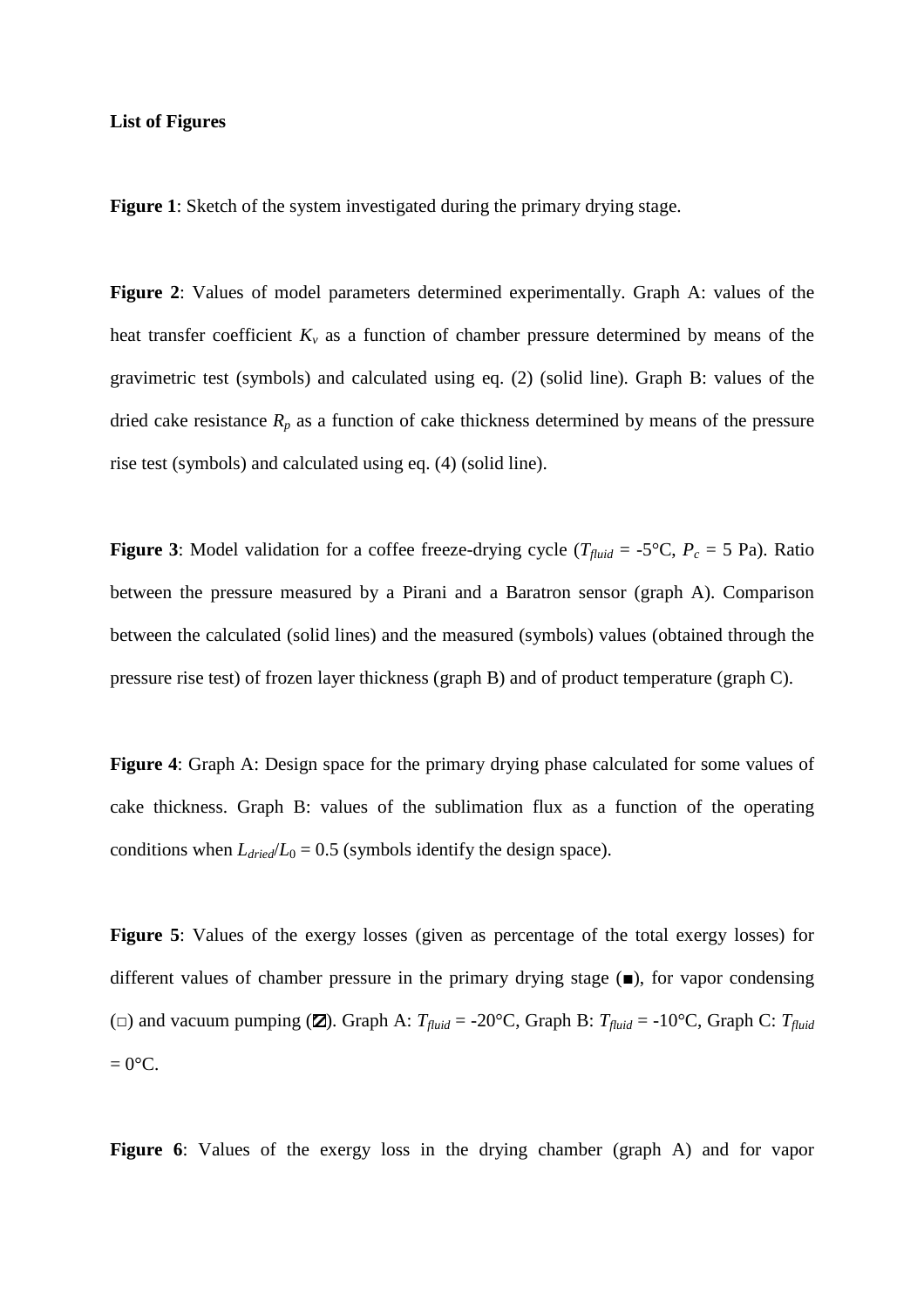condensing (graph B) as a function of chamber pressure and heating fluid temperature (o:  $T_{fluid} = -20$ °C,  $\Box$ :  $T_{fluid} = -10$ °C,  $\Delta$ :  $T_{fluid} = 0$ °C).

Figure 7: Values of the total exergy loss during the primary drying step as a function of chamber pressure (graph A,  $\circ$ : *T*<sub>*fluid*</sub> = -20°C,  $\circ$ : *T*<sub>*fluid*</sub> = -10°C,  $\Delta$ : *T*<sub>*fluid*</sub> = 0°C) and of heating fluid temperature (graph B,  $\bullet$ :  $P_c = 5$  Pa,  $\bullet$ :  $P_c = 10$  Pa,  $\bullet$ :  $P_c = 20$  Pa).

**Figure 8**: Values of the exergy yield as a function of the operating conditions (dotted curves). Solid line identifies the design space when  $L_{dried}/L_0 = 0.5$ .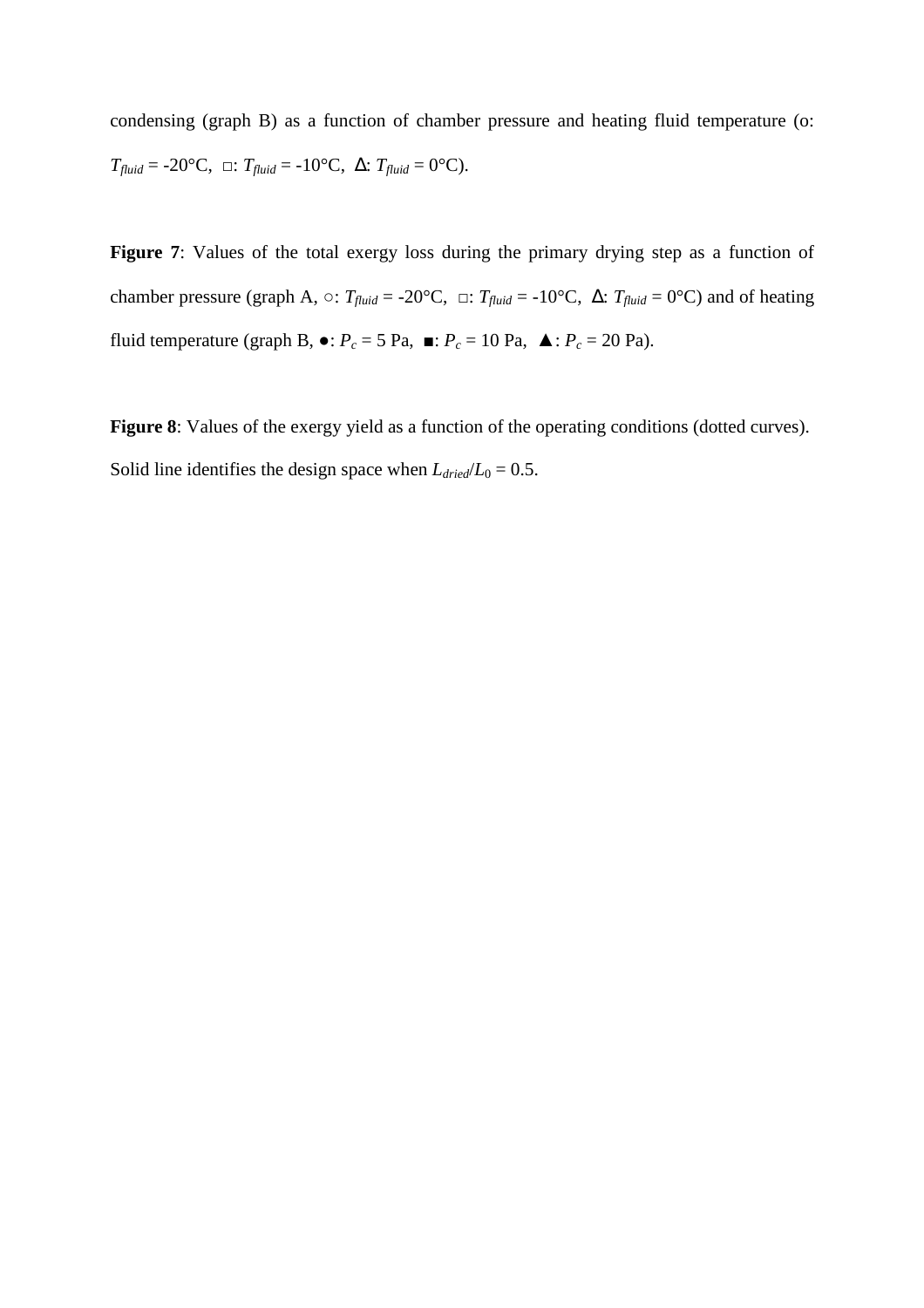| Drying chamber volume $(V_c)$                                  | $0.178 \text{ m}^3$                                        |  |  |  |  |
|----------------------------------------------------------------|------------------------------------------------------------|--|--|--|--|
| Condenser chamber volume $(V_{cond})$                          | $0.1 \text{ m}^3$                                          |  |  |  |  |
|                                                                | $1.0 \cdot 10^{-10}$ kmol Pa <sup>-1</sup> s <sup>-1</sup> |  |  |  |  |
| Controlled leakage rate for pressure control $(\Delta N_{cl})$ |                                                            |  |  |  |  |
| Leakage rate $(N_l)$                                           | $4.97904 \cdot 10^{-10}$ kmol s <sup>-1</sup>              |  |  |  |  |
| Total sublimation area $(A_{sub})$                             | $0.16 \text{ m}^2$                                         |  |  |  |  |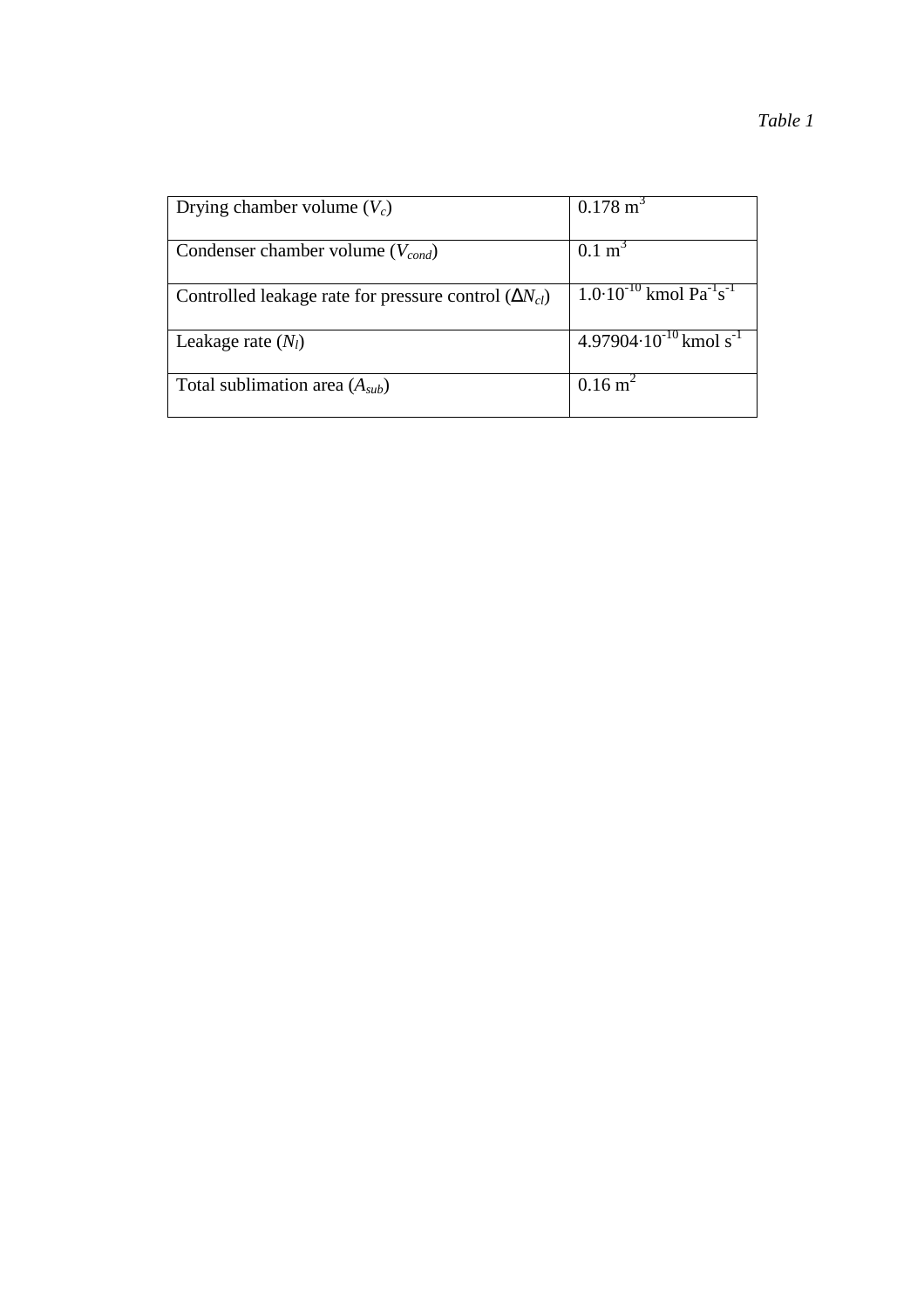| anu |  |
|-----|--|
|     |  |

| Condenser            |     |  |  |  |                                                 |     |                                                                                                     |          |                 |
|----------------------|-----|--|--|--|-------------------------------------------------|-----|-----------------------------------------------------------------------------------------------------|----------|-----------------|
|                      | 0.0 |  |  |  | $0.2$   0.3   0.5   0.7   0.8   1.0   2.0   3.0 | 5.0 | 20.0                                                                                                | $10^{3}$ | 10 <sup>4</sup> |
| pressure, Pa         |     |  |  |  |                                                 |     |                                                                                                     |          |                 |
|                      |     |  |  |  |                                                 |     |                                                                                                     |          |                 |
| Pump flow            |     |  |  |  |                                                 |     |                                                                                                     |          |                 |
|                      | 0.0 |  |  |  |                                                 |     | $0.1 \mid 0.4 \mid 2.0 \mid 4.8 \mid 5.8 \mid 7.0 \mid 9.5 \mid 11.0 \mid 13.0 \mid 15.0 \mid 18.0$ |          | 19.0            |
| rate, $m^3$ $h^{-1}$ |     |  |  |  |                                                 |     |                                                                                                     |          |                 |
|                      |     |  |  |  |                                                 |     |                                                                                                     |          |                 |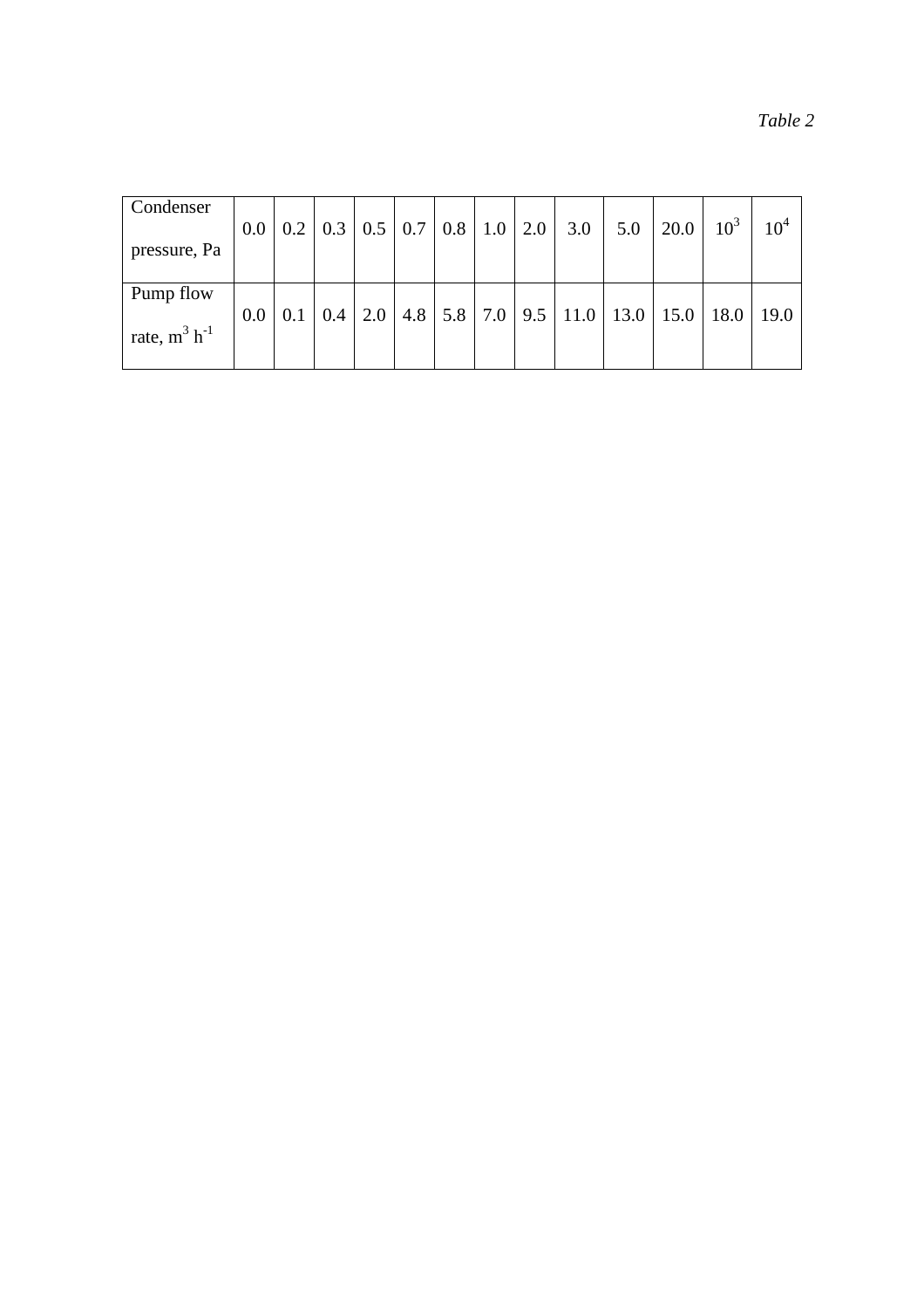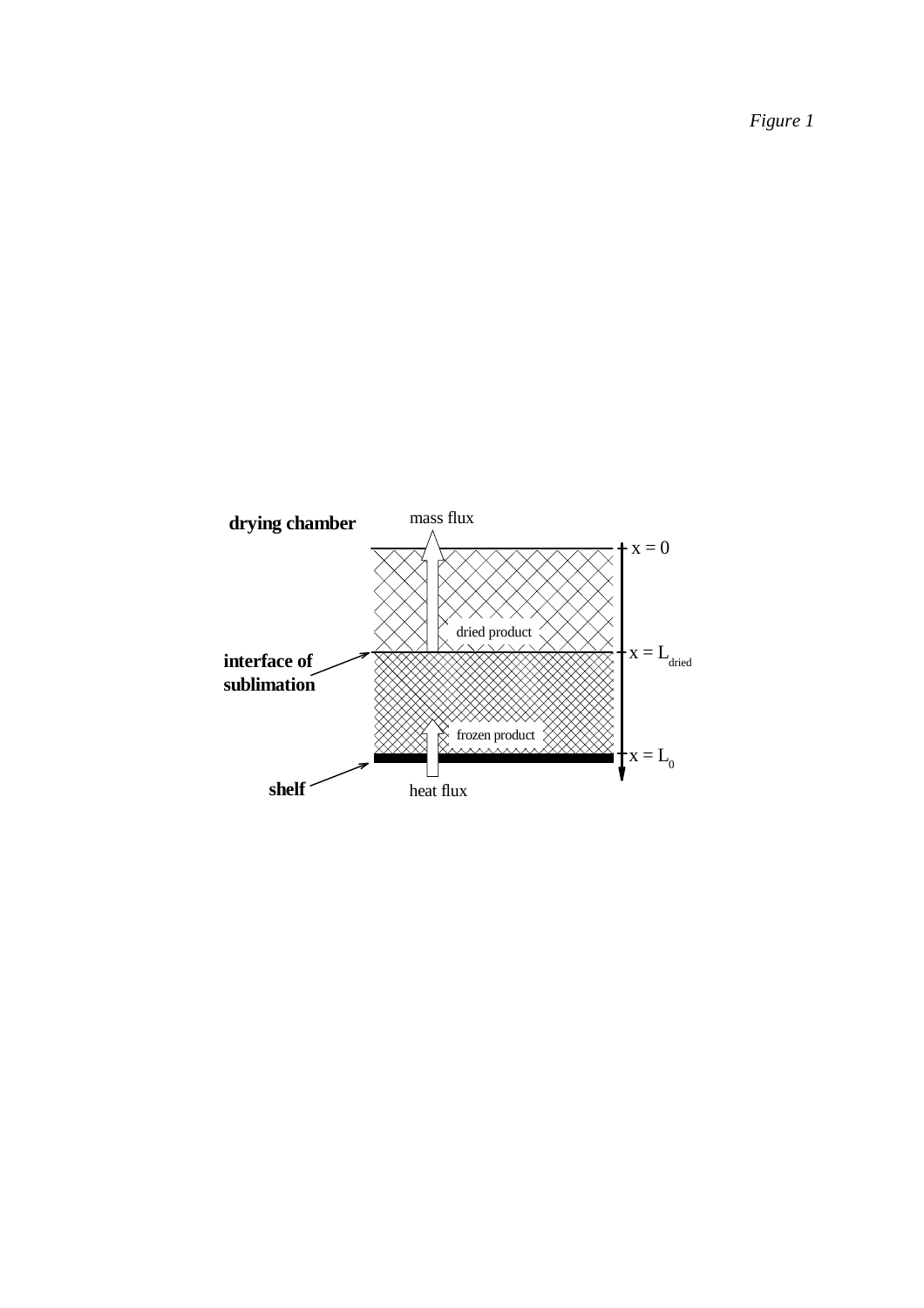25 **K-1 (A)** 20  $\boldsymbol{v}$ ,  $\boldsymbol{W}$  m<sup>-2</sup> 15 10 5 |<br>|<br>|<br>| **K**0 0 10 20 30 40 **P c , Pa** 4 0.0 0.2 0.4 0.6 0.8 1.0  $_{\rm p}^{\rm N}10^{.5}$ , m s<sup>-1</sup> 3 2 1 **(B) R**  $0.0$  $\circ$  $L_{\text{dried}}/L_{0}$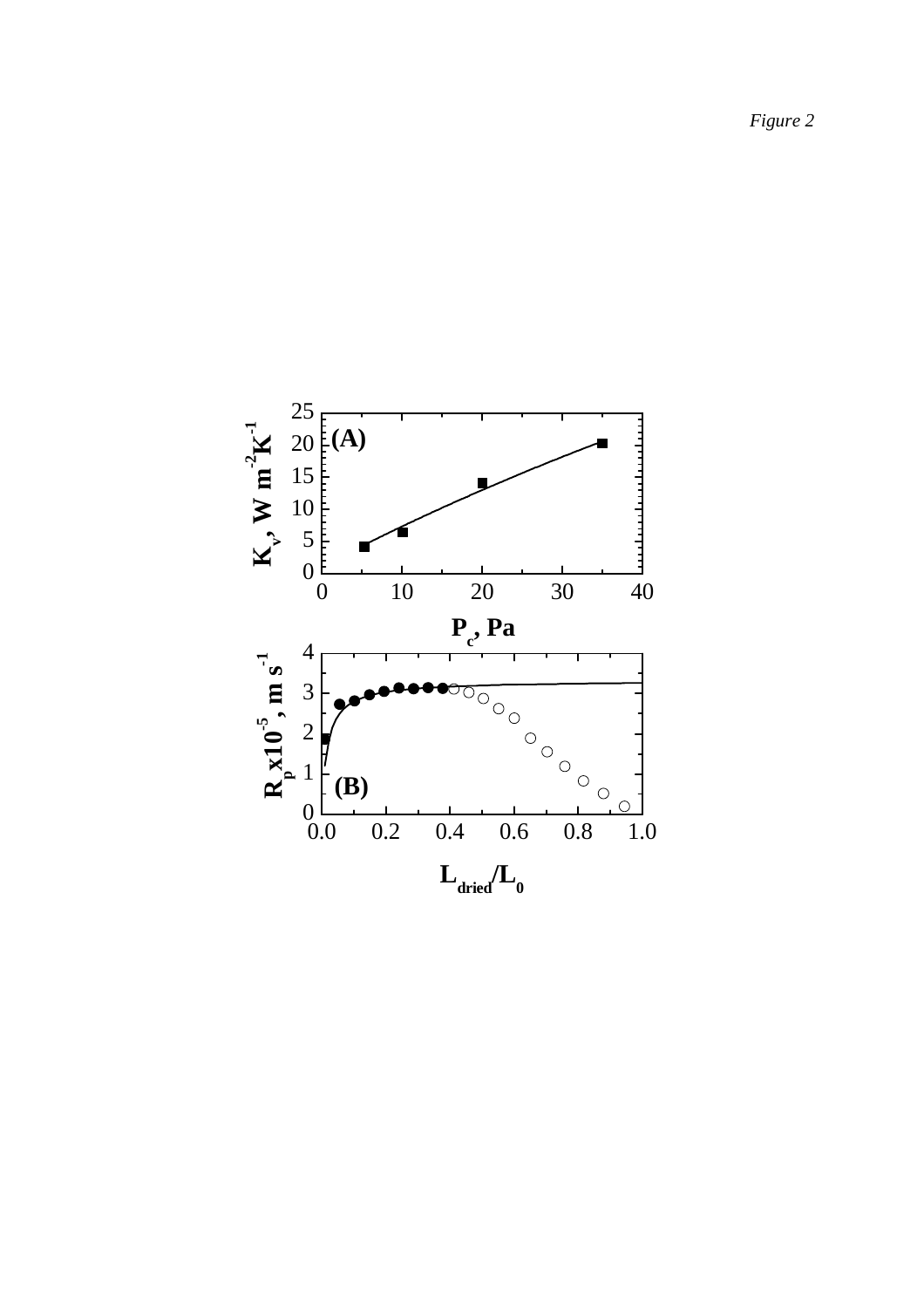1.8 **PPirani/PBaratron** 1.6 1.4 1.2 **(A)** 1.0 0.8 1.0 0.8  $\mathbf{L}_{\text{frozen}}$ 0.6 0.4 0.2 **(B)**  $0.0$ -20 -30 **Ti, °C** $\overline{\circ \circ}$  $\circ$  $\circ$ -40  $\begin{matrix} 0 \\ 0 \\ 0 \\ 0 \end{matrix}$ **(C)**  $-50\frac{L}{0}$ 0 5 10 15 20 25 **time, h**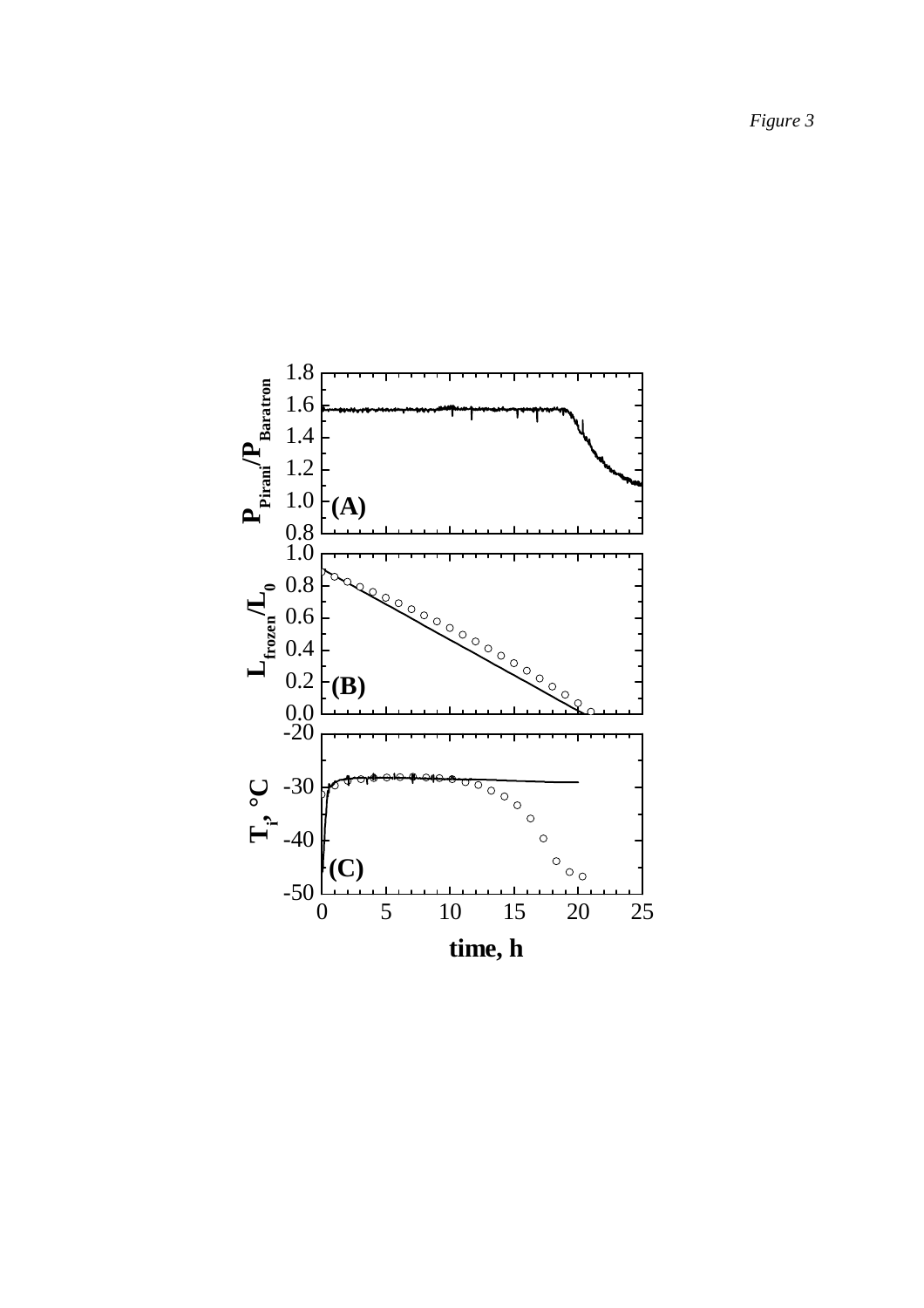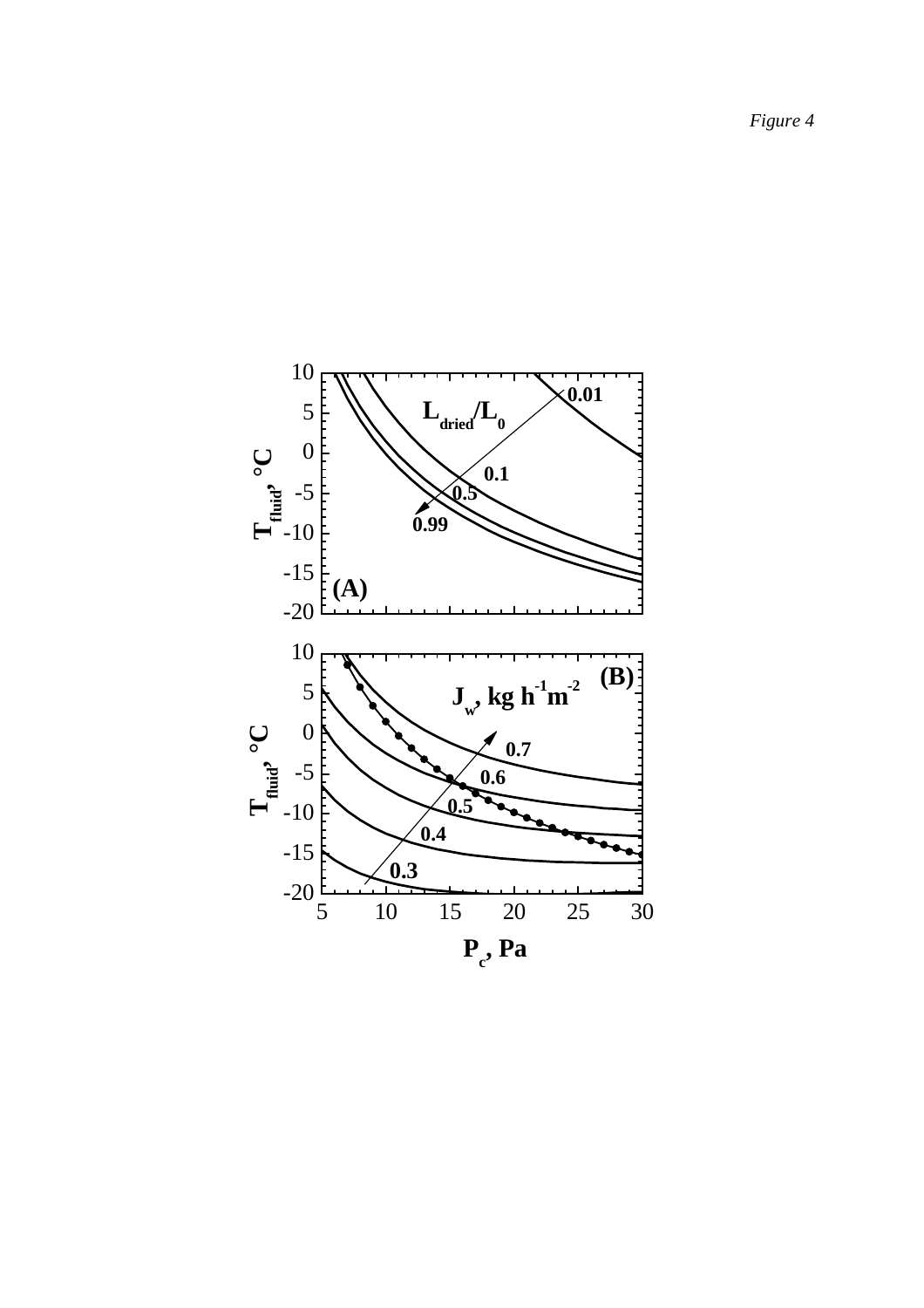5 10 15 20 25 30  $\begin{array}{ccc}\n\mathbf{E_X} & \mathbf{E_X}_{\text{loss},t} & \mathbf{0}_{\text{obs}} \\
\mathbf{E_X}_{\text{loss}} & \mathbf{E_X}_{\text{loss},t} & \mathbf{0} \\
\mathbf{E_X} & \mathbf{E_Y}_{\text{loss},t} & \mathbf{0} \\
\mathbf{E_Y} & \mathbf{E_Y}_{\text{loss},t} & \mathbf{0} \\
\mathbf{E_Y} & \mathbf{E_Y}_{\text{loss},t} & \mathbf{0} \\
\mathbf{E_Y} & \mathbf{E_Y}_{\text{loss},t} & \mathbf{0} \\
\mathbf{E_Y} & \mathbf{E_Y}_{\text{loss},t}$ **(A) P c , Pa (B)**  $\begin{array}{ccc}\n\mathbf{E}\mathbf{x}_{\text{loss}}\cdot\mathbf{f} & \mathbf{E}\mathbf{x}_{\text{loss}}\cdot\mathbf{f} & \mathbf{E}\mathbf{x}_{\text{loss}}\cdot\mathbf{f} & \mathbf{E}\mathbf{x}_{\text{loss}}\cdot\mathbf{f} & \mathbf{F}\mathbf{x}_{\text{loss}}\cdot\mathbf{f} & \mathbf{f}\cdot\mathbf{f}\cdot\mathbf{f}\cdot\mathbf{f}\cdot\mathbf{f}\cdot\mathbf{f}\cdot\mathbf{f}\cdot\mathbf{f}\cdot\mathbf{f}\cdot\mathbf{f}\cdot\mathbf{f}\cdot\mathbf{f}\cdot\mathbf{f}\cdot\$ **(C)**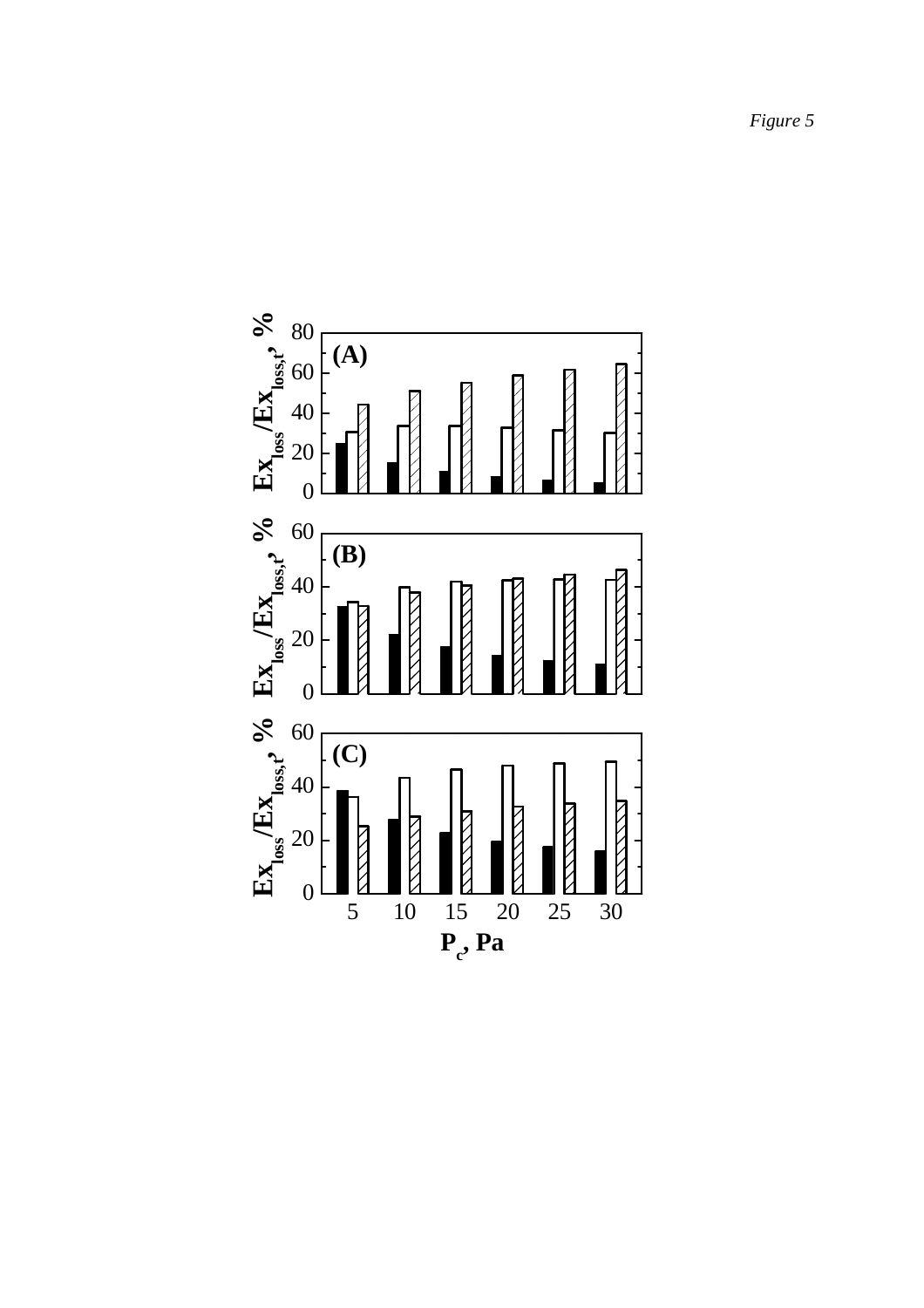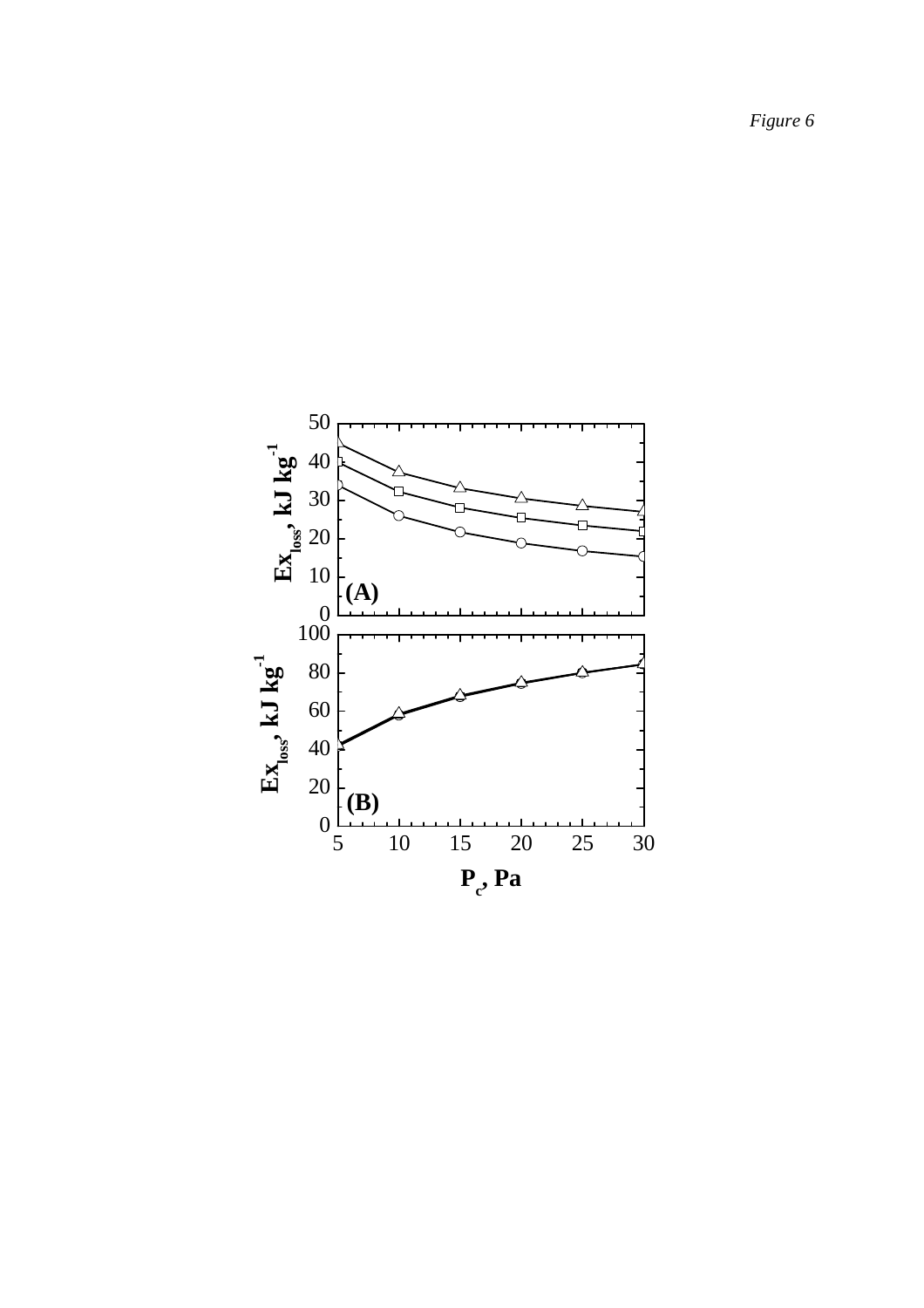